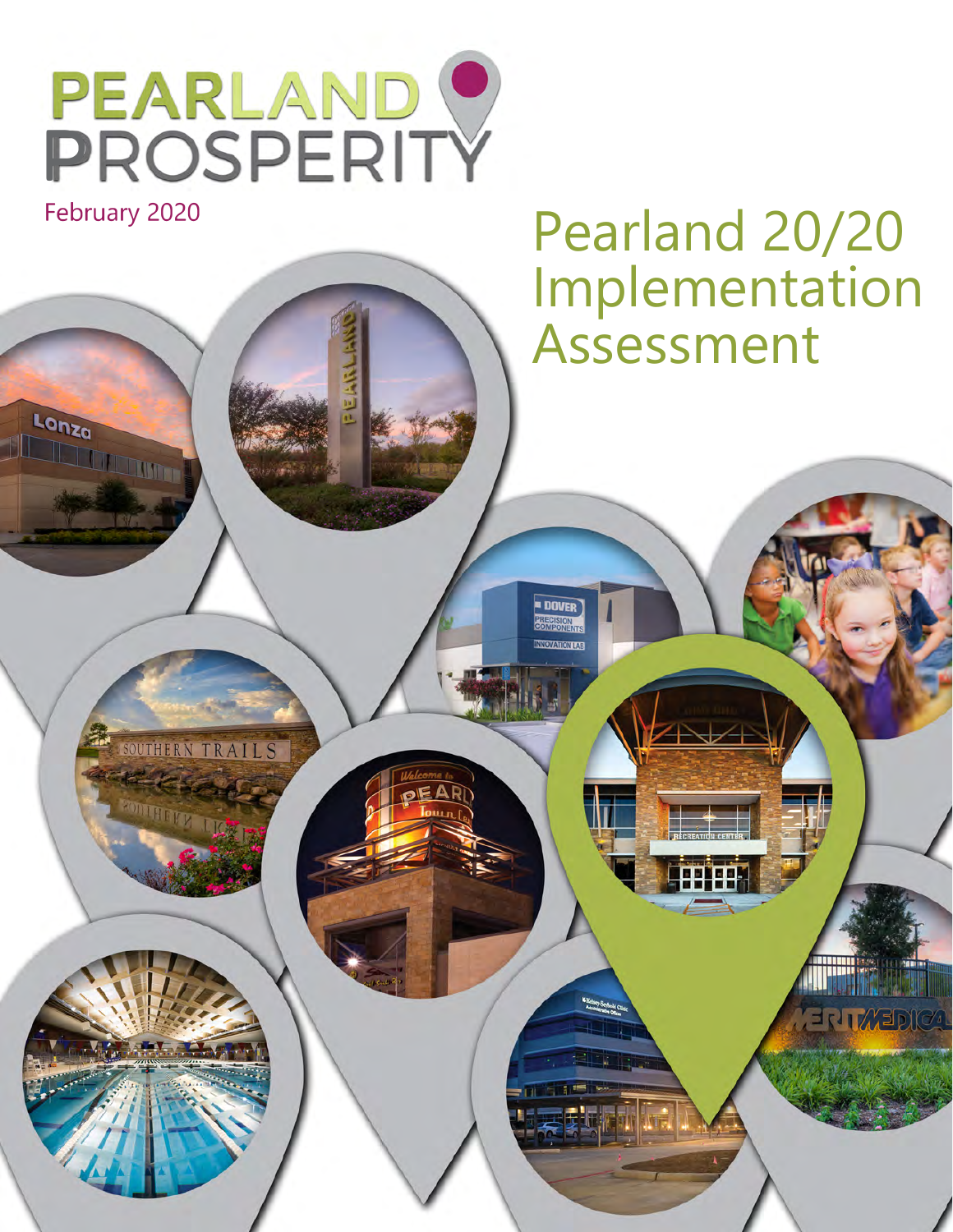# **TABLE OF CONTENTS**

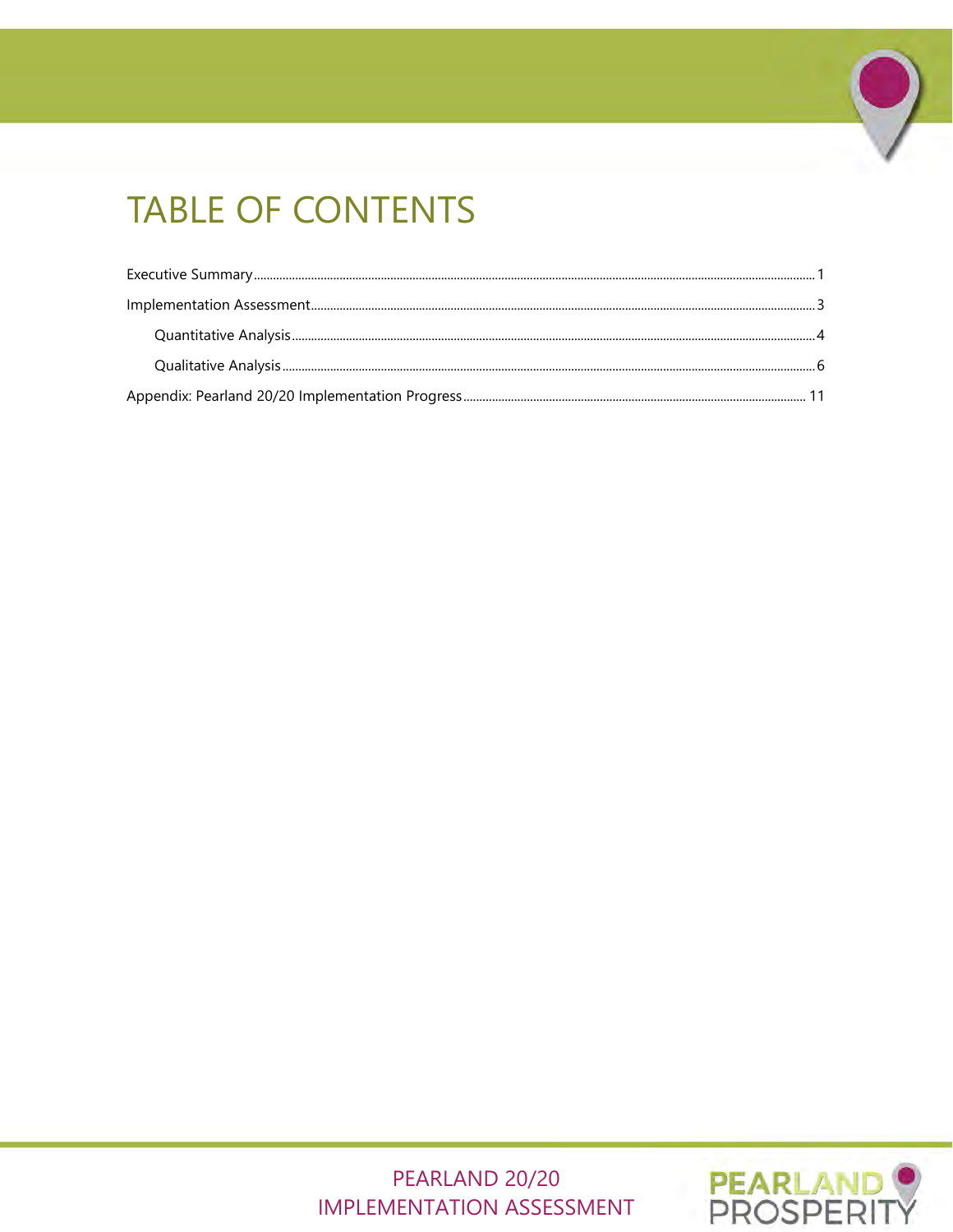

# <span id="page-2-0"></span>EXECUTIVE SUMMARY

This Implementation Assessment offers a high-level evaluation of the implementation of Pearland 20/20. It is ultimately intended to help the Steering Committee and other stakeholders assess their progress and provide part of the foundation for the forthcoming development of a new holistic economic development strategic plan. Holistic economic development involves addressing a wide range of issues that impact a community's competitiveness. **At its core, however, the work is about carrying a number of specific efforts and programs and making investments that improve standards of living and quality of life for residents. In this regard, the overall implementation of Pearland 20/20 has been highly successful.** The work carried out related to the plan's nine strategies has helped improve the community's competitiveness for talent, jobs, and investment.

The specific accomplishments connected to the initiative are too numerous to list in this summary, but stakeholders contacted through the public input process highlighted several efforts that stand out. These include major successes in attracting jobs and investment to the community, activation of the Lower Kirby District as a destination for major employers, significant progress on highway and road expansions and extensions, laying groundwork for corridor improvements, gateway and corridor beautification efforts, upgrades to parks and trails, and the development of a new internal "Brand DNA."

Stakeholders in Pearland should be proud of these and other accomplishments. In many ways, they have been part of the community's broader effort to "catch up" to the rapid change that the community has experienced in recent decades. As discussed in the Community Assessment, Pearland has made significant investments in recent years to expand vital infrastructure and enhance core municipal services to accommodate a growing population. But with much of the basic "blocking and tackling" work completed or well underway, many stakeholders in Pearland have begun to ask what comes next.

Leaders in Pearland have come together to identify a new strategic vision to ensure that the community maintains its status as a prosperous and sustainable "destination of choice" in Greater Houston. Looking back to gain a full understanding of the successes, challenges, and "lessons learned" from the implementation of Pearland 20/20 will be vital to this effort. The remainder of this Executive Summary highlights key findings related to the activation of Pearland 20/20 that emerged from stakeholder input, document review, discussions with PEDC staff, and Market Street's objective, third-party experience.

## KEY FINDINGS

- $\angle$  Overall, Pearland is a more prosperous and successful place now than it was at the beginning of the 20/20 process. While numerous internal and external factors influence a community's success, stakeholders generally believe that Pearland 20/20 played an important role in enhancing Pearland's competitive position for talent, jobs, and investment.
- $\angle$  A significant amount of implementation progress occurred in areas where the Pearland Economic Development Corporation (PEDC) and/or the City of Pearland had "levers to pull" such as economic development marketing and infrastructure upgrades.

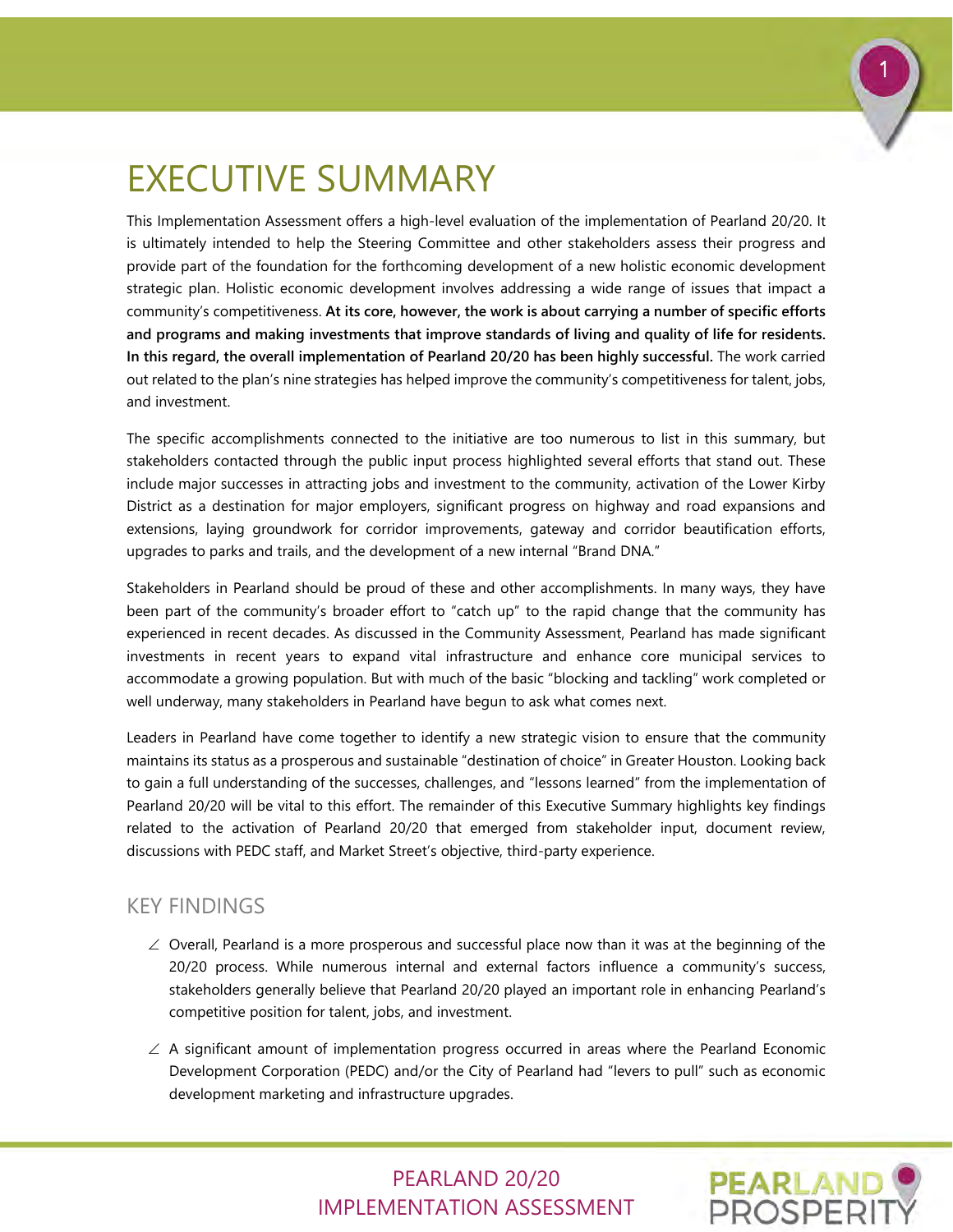

- ∠ Relative to an assessment of Pearland 20/20 implementation progress conducted in 2015, stakeholders said there has been significant recent progress related to enhancing quality of life and quality of place amenities in the community, including work on parks and trails and the establishment of the Pearland Alliance for Arts and Culture (PAAC).
- $\angle$  That said, stakeholders said Pearland's relative shortage of lifestyle amenities could put the community at a competitive disadvantage. Stakeholders said that components of the Pearland 20/20 strategy that sought to address this issue – e.g. the multi-use events center and activation of Lower Kirby as a mixed-use destination – did not materialize for a variety of reasons.
- ∠ Implementation was also less substantial in areas where the public sector had a less direct role. One example is the eighth strategy in the Pearland 20/20 plan, "Advance Local Education and Workforce Development Pipelines in Pearland." Stakeholders noted that there have been some conversations related to workforce development among key partners and that individual entities have made enhancements to Pearland's already excellent complement of education and training programs. But overall, stakeholders said there has been little concrete action related to formal alignment of the local talent pipeline.
- $\angle$  While Pearland 20/20 has helped attract and retain major employers in the community, the strategy did not address support for small business and entrepreneurship in a significant way. Some stakeholders said they would like to see an increased emphasis in these areas going forward. While some of these concepts clearly have a public-sector dimension, others will require private-sector leadership to succeed. For instance, PEDC may be able to support business growth in some ways, but its primary mission is engaging activities that grow primary employment (as opposed to local-serving businesses).
- $\angle$  The preceding two bullets reveal that if Pearland is to effectively advance a truly holistic program of work, a broad network of community partners must be major proponents of the implementation effort. In other words, the implementation of the next economic development strategy must be more than a program of work for the PEDC or City. Instead, it must be a true *community* effort.
- ∠ That said, the PEDC clearly has a major role in the community's success. The input process revealed, however, that there are differing opinions on how the organization should invest its significant resources. Ultimately, such decisions are in the hands of the PEDC board and the City Council. In Market Street's experience, successful communities are those that embrace a holistic approach to economic development that addresses the full range of issues that impact a community's success, including quality of place, workforce, small business and entrepreneurship, and so on.
- ∠ Pearland is now at an inflection point following a period of rapid growth and the mostly successful implementation of an economic development strategic plan that helped lay significant groundwork for the future. The next step for stakeholders is to develop a high-level vision for the community's future, which will in turn dictate the specific strategies and tactics the community pursues through collective action.

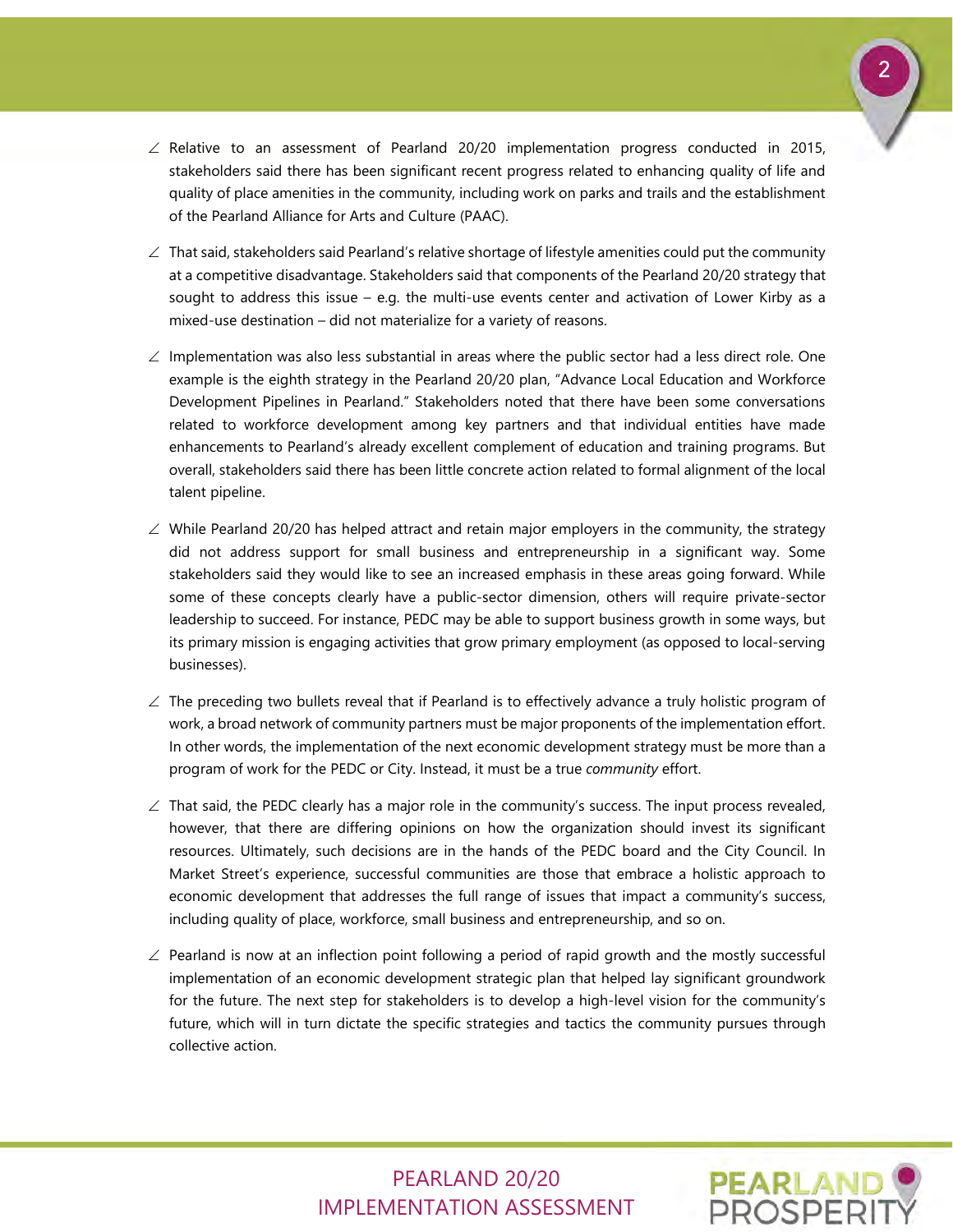# <span id="page-4-0"></span>IMPLEMENTATION ASSESSMENT

In the fall of 2012, leaders in Pearland came together to begin planning for a more prosperous and successful future. Working on behalf of the community, the Pearland Economic Development Corporation (PEDC) partnered with Market Street Services to facilitate a nine-month economic development planning process. To guide this process, the community empaneled a diverse Steering Committee of public, private, and nonprofit leaders who dedicated their time and effort to the betterment of Pearland. Their work resulted in Pearland 20/20, a holistic blueprint intended to guide the community's collective actions.

The PEDC and its partners are now developing a new economic development strategic plan for Pearland. Before crafting a new strategic plan, however, it is helpful to first look back at the previous implementation effort to gain an understanding of those areas where progress has been made and goals have been met, those areas where clear progress remains to be achieved, and any barriers that have historically impeded effective implementation.

**This Implementation Assessment serves as a high-level evaluation of the implementation of Pearland 20/20.** It is ultimately intended to assist the Steering Committee and other stakeholders assess their progress and provide part of the foundation for the forthcoming development of a new holistic economic development strategic plan. The Implementation Assessment is divided into two sections, which are as follows:

- ∠ **Quantitative Assessment:** The Community Assessment developed in the previous phase of this process provided an in-depth look at Pearland's competitive position and performance on many key demographic, economic, socioeconomic, and quality of life indicators. This brief section complements this work by evaluating Pearland's performance on a set of key performance measures established in the Implementation Guidelines document developed during the Pearland 20/20 process.
- ∠ **Qualitative Assessment:** This section discusses key issues related to the implementation of Pearland 20/20. It is built upon input from stakeholders familiar with the initiative gathered through multiple interviews, focus groups, and an online survey. It was also informed by an extensive review of written documentation (e.g. follow-up strategic plans and presentations) of Pearland 20/20 activities provided by PEDC staff. This input is blended with Market Street's objective, third-party perspective to clearly identify lessons learned from the implementation effort to-date, as opposed to a simple enumeration of accomplishments.

The most important takeaways from this Implementation Assessment are summarized in the **Executive Summary** section at the beginning of this document. Additionally, the report contains an **Appendix, "Pearland 20/20 Implementation Process."** While the Qualitative Assessment focuses on some high-level strategic accomplishments, its narrative is primarily intended to highlight key opportunities and challenges and outstanding questions related to Pearland's holistic economic development program of work. The Appendix provides a more complete overview of specific activities and progress that has occurred in each of Pearland 20/20's nine strategies.

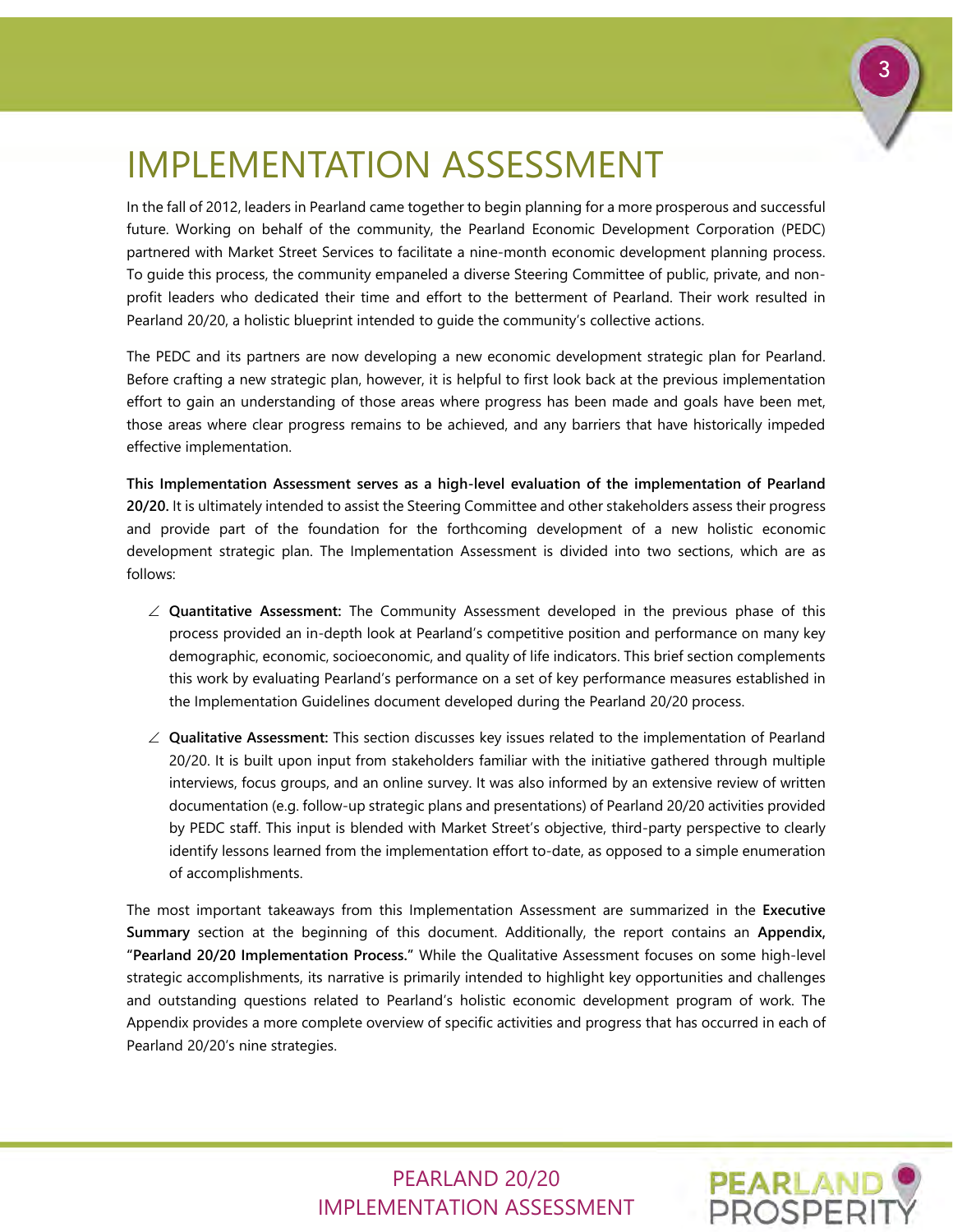## <span id="page-5-0"></span>Quantitative Analysis

-

Measuring performance is an important aspect of any community and economic development initiative. Metrics are an important factor in helping implementation partners and the community as a whole determine if implementation is having the desired impact and producing a sufficient return on investment. This section examines Pearland's recent performance on a set of key performance indicators. Before proceeding, it should be emphasized that performance measures are usually not in the control of any one organization or initiative. They are instead influenced by innumerable other factors, including national and global economic trends. For example, per capita income can be a good measure of a community's "topline" prosperity, but this indicator is sensitive to economic cycles. Accordingly, Market Street typically recommends that communities monitor their progress on performance measures relative to a set of benchmark comparisons. This often includes state and national trends as well as a set of competitor or "aspirational" communities. The Community Assessment developed earlier in this strategic planning process utilizes benchmark comparisons to provide a broad overview of Pearland's competitiveness as a place to live, work, and do business.

That said, the Implementation Guidelines from the 2013 Pearland 20/20 process identified a set of performance measures that stakeholders in Pearland could utilize to gauge their progress. For metrics that are easily tracked through widely available government or proprietary data programs, Market Street provided "baseline" values and established goals to help the community determine implementation success.[1](#page-5-1) Figure 1 on the following page shows these baseline and goal figures along with the latest figure available for each data indicator. It further shows whether each data indicator has improved relative to the baseline and whether Pearland has reached or surpassed goals set for 2018. The section concludes with a limited set of Key Takeaways that provide a brief, high-level discussion of Pearland's competitive position on key data measures, drawing both from Figure 1 and from the Community Assessment.

**As shown on the following page, Pearland exhibited across-the-board improvements on key performance measures relative to baseline figures. Additionally, the community surpassed the "2018 goal" established in the Implementation Guidelines on five of the eight measures.** The only three to fall short were primary jobs, the percent of local jobs that could be considered "high wage," and the proportion of adults aged 25 and over with at least an associate's degree. It should be noted that the 2018 goal figures represented relatively ambitious targets and Pearland has made strong relative gains on both of these metrics. As discussed in the Community Assessment, Pearland's growth in the proportion of its adult population with at least an associate's degree outpaced all comparison geographies except Sugar Land between the five-year periods ending in 2012 and 2017. **Overall, the data in Figure 1 is consistent with one of the key takeaways form the Community Assessment: Pearland finds itself in a stronger competitive position today than when it entered into the Pearland 20/20 process. An updated set of performance measures will be provided later in this process.**



<span id="page-5-1"></span> $<sup>1</sup>$  Performance metrics in the Implementation Guidelines also included data that is not available through known government or</sup> proprietary sources. The Guidelines recommended that stakeholders track these measures locally; accordingly, they are not included as part of this Implementation Assessment. Stakeholders should refer to the original Implementation Guidelines for a full list of metrics. Additionally, because most data programs lag at least a year or two behind, baseline figures were generally for 2010 or 2011 while goals were extrapolated out to 2018, data for which should be available later in 2019 or 2020.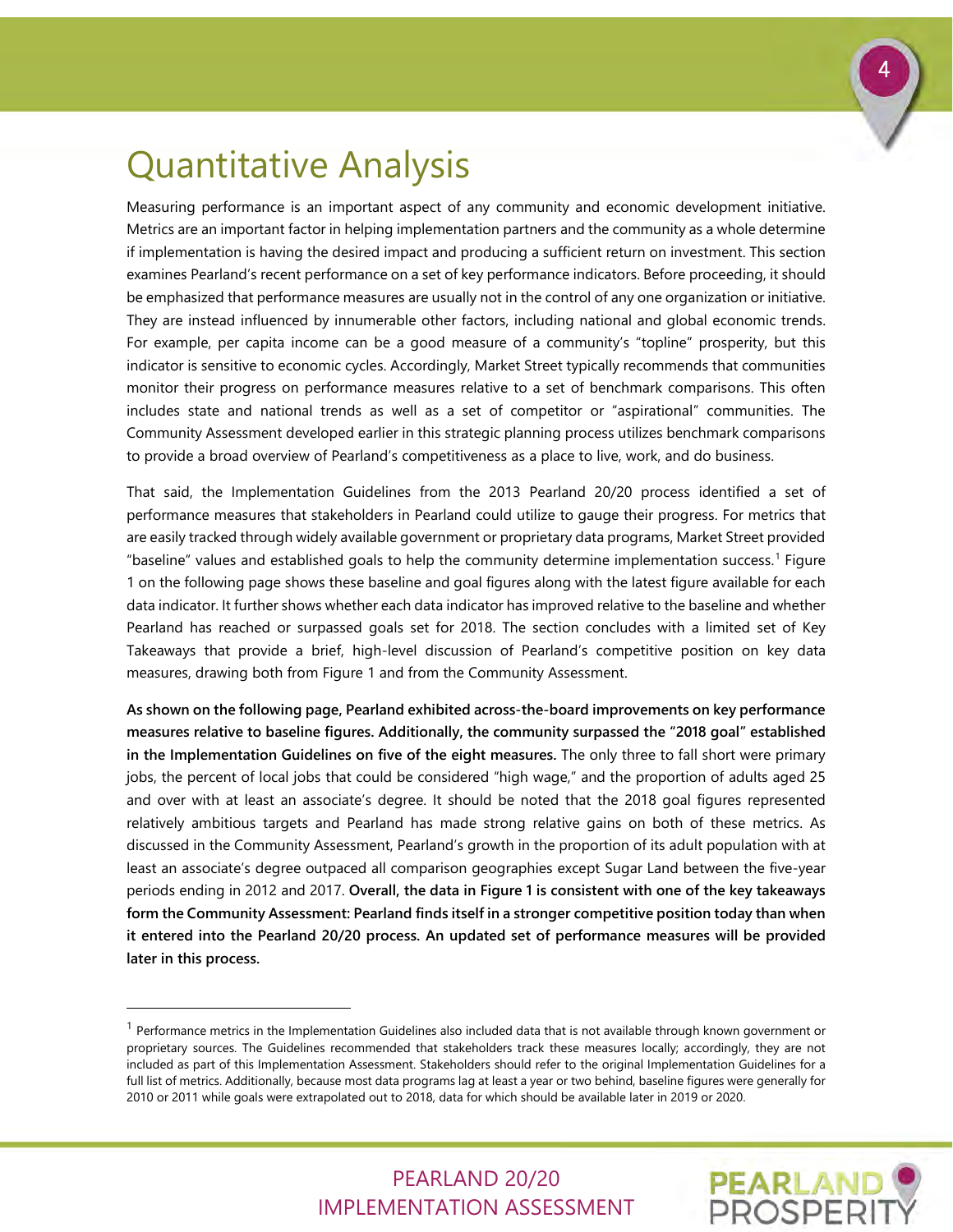|                                                                 | <b>Baseline Figure</b> |      | Goal      | <b>Latest Figure</b>    |      | Performance            |           |                  |  |  |
|-----------------------------------------------------------------|------------------------|------|-----------|-------------------------|------|------------------------|-----------|------------------|--|--|
| <b>Indicator</b>                                                | Value                  | Yr.  | Value     | Value                   | Yr.  | VS.<br><b>Baseline</b> |           | vs. 2018<br>Goal |  |  |
| <b>Overall Performance Benchmarks</b>                           |                        |      |           |                         |      |                        |           |                  |  |  |
| $\left \# \right.$ primary Jobs $^{1}$                          | 20,325                 | 2010 | 27,896    | 27,320                  | 2015 |                        | 6,995     |                  |  |  |
| $\%$ high-wage jobs <sup>2</sup>                                | 31.9%                  | 2010 | 39.5%     | 36.4%                   | 2015 |                        | 4.4%      |                  |  |  |
| Sales subject to sales tax<br>(in 000s)                         | \$1,036,253            | 2010 |           | \$1,057,893 \$1,651,240 | 2017 |                        | \$614,987 |                  |  |  |
| # arts, design, entertainment,<br>sports, and media occupations | 544                    | 2011 | 426       | 767                     | 2018 |                        | 223       |                  |  |  |
| % of adults with associate's<br>degree or higher                | 51.7%                  | 2010 | 64.3%     | 56.4%                   | 2017 | ∩                      | 4.7%      |                  |  |  |
| Pearland ISD graduation rate (four-<br>year cohort)             | 89.0%                  | 2010 | 96.2%     | 97.0%                   | 2017 |                        | 8.0%      |                  |  |  |
| Average home value <sup>3</sup>                                 | \$182,300              | 2010 | \$185,862 | \$251,400               | 2017 |                        | \$69,100  |                  |  |  |
| Capital Investment from corporate<br>relocations <sup>4</sup>   | \$384,833              | 2013 | n/a       | \$466,374               | 2017 |                        | \$81,541  |                  |  |  |

#### FIGURE 1: PERFORMANCE METRICS FROM THE PEARLAND 20/20 IMPLEMENTATION GUIDELINES

1 - A "primary job" is defined as the job that provides a worker with the greatest proportion of their total income.

2 - Defined as those paying more than \$3,333 per month.

3 - Owner-occupied units

4 - Figures in 000s, five year total

**Additional note:** All figures are for the City of Pearland unless otherwise specified. The "Yr." column represents the year, years, or month for the "Baseline" and "Latest" values. The "vs. Baseline" column shows the actual numeric or percentage point change for each data indicator between the baseline and latest observation periods. In instances where Pearland has demonstrated absolute improvement, a green dot is shown; a red dot is shown for indicators that have not improved or have worsened relative to the baseline. The "vs. Goal" indicates whether Pearland has – as of the latest data observation – met the 2018 goals for each indicator established in the Implementation Plan; green dots indicate that the goal has been met, yellow dots indicate that 75 to 99 percent of the goal has been met, and red dots indicate that less than 75 percent of the goal has been met. Market Street developed the goals by examining recent trends, calculating a compound annual growth, and then estimating the incremental improvement that would occur in these trends if the Pearland 20/20 strategy was effectively implemented. It should be emphasized that the goals were established for 2018; most data for this year will not be available until 2019 or 2020.

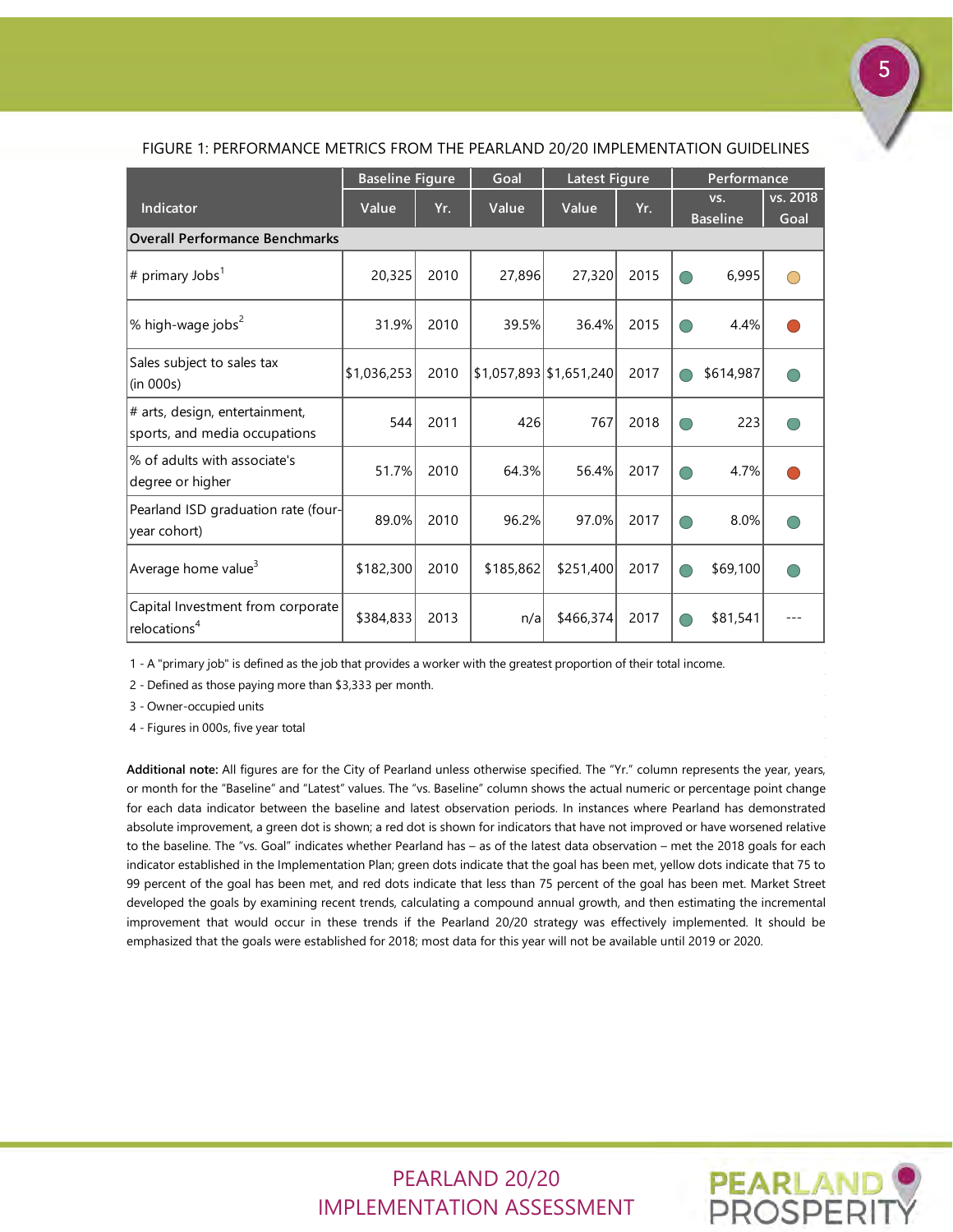# <span id="page-7-0"></span>Qualitative Analysis

As discussed in the Community Assessment, Pearland has reached a point in its lifecycle where many stakeholders are asking: "what's next?" This is a natural question on the heels of a sustained period of rapid population growth that has had a transformative impact on the community. In recent years, much of the focus in Pearland has been on "catching up" to the growth wave by improving infrastructure, building and upgrading municipal and government services, and enhancing amenities such as parks and trails. During this time period, Pearland has exhibited meaningful progress on a variety of key data metrics related to the community's success and prosperity. Simply put, Pearland is in a stronger competitive position now than it was earlier in the decade.

According to stakeholders, the activation of the Pearland 20/20 strategy has played an important role in helping the community reach this point. Pearland has long recognized the importance of proactive planning and an intentional approach to economic development. In 1995, voters in the community approved the formation of the Pearland Economic Development Corporation (PEDC), a non-profit Type B corporation under Texas law that is funded primarily by a half-cent sales tax within the City of Pearland. In addition to its work attracting, retaining, and growing primary employment in the community, PEDC has also worked with its public and private partners to engage in numerous strategic planning activities. According to stakeholders, Pearland 20/20 was the most ambitious of these efforts to-date. Its strategic framework consists of nine highvalue strategies intended to help Pearland achieve the "next level of success both as an economy and a sustainable residential location." Each of these strategies was to be advanced through numerous sub-actions and activities that would require a high degree of organization and commitment from the PEDC, the City of Pearland, and other public and private partners in order to be successfully advanced.

**This portion of the Implementation Assessment focuses on the activation of Pearland 20/20 and its component actions. Rather than an enumeration of specific accomplishments or areas that failed to gain traction, the intention is to provide an overview of opportunities, challenges, and "lessons learned" from the implementation effort that can inform the development of a new economic development strategic plan for Pearland.**

**That said, the ultimate goal of a holistic economic development initiative is to carry out a number of specific efforts and programs and make investments that can improve standards of living and quality of life for residents and contribute to the overall sustainability of a community. On these measures, stakeholders said Pearland 20/20 has been a success, helping to bring about many positive outcomes in the community.** The Appendix of this report provides a detailed overview of implementation progress in each of Pearland 20/20's nine strategy areas. But before proceeding, it is worth highlighting some of the biggest successes that stakeholders associated with the implementation of Pearland 20/20. (It should be emphasized that few if any of these successes can be attributed to the plan itself or any single organization; they are instead testaments to the work and investments of a range of public and private partners both within and outside Pearland.) Top accomplishments include but are not limited to the following:

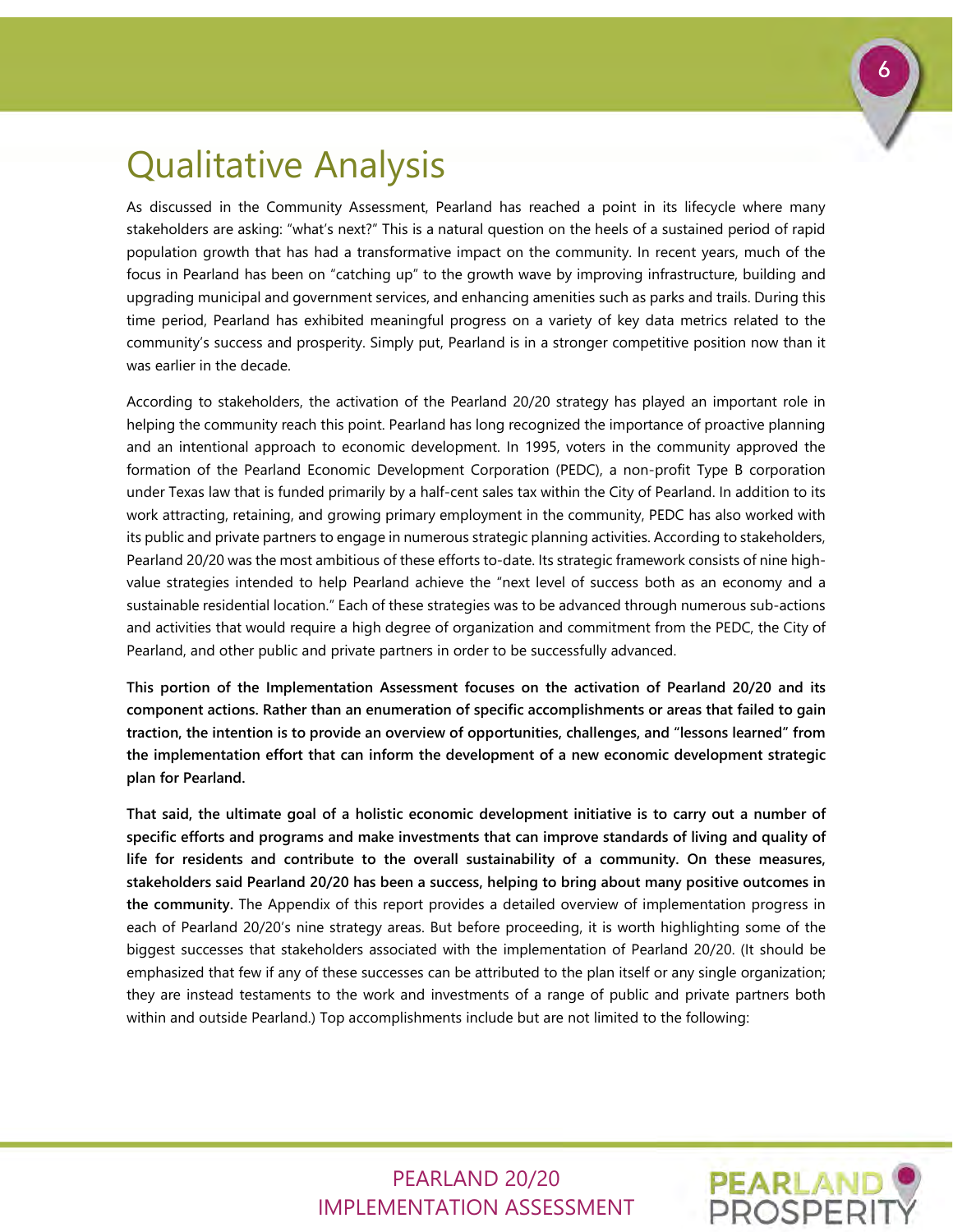

- ∠ **Pearland's expanded and improved economic development marketing program continues to deliver positive returns for the community.** Stakeholders contacted through the public input process praised the work of the PEDC in attracting new jobs and investment and promoting growth in key sectors identified in the Pearland 20/20 strategy, including energy and health care (both service delivery and life sciences). According to data from the PEDC, the organization and its partners have helped create nearly 1,300 jobs and generated approximately \$350 million in capital investment since the completion of the Midcourse Strategic Update in 2015.
- ∠ **The Lower Kirby District has gained momentum and multiple large employers have been attracted to the area.** Stakeholders acknowledge that there is significant work still to be done in the district, particularly when it comes to advancing mixed-use developments and assembling sites for future large end-users. But stakeholders said that efforts of the City of Pearland, the PEDC, Municipal Management Districts, and others to "prime the pump" for development in the area have begun to pay off.
- ∠ **Major work is underway on a variety of highway, road, and transportation projects, with more planned for the future.** Stakeholders mentioned the widening of SH 288, the extension of McHard Road, and many other projects as positive developments. As discussed in the Community Assessment, long commute times remain a reality in Pearland and throughout the Greater Houston region. But stakeholders expressed optimism that enhanced internal connectivity, the ongoing work on managed toll lanes on SH 288, and a recently launched pilot park-and-ride program to connect commuters to the Texas Medical Center and Downton Houston could help address the situation.
- ∠ **The City of Pearland and its local, regional, and state partners have made significant progress on upgrading corridors in the community.** In 2016, the PEDC and its partners finalized a redevelopment strategy for SH 35 that identifies five catalytic strategies for redevelopment and beautification along the corridor. While stakeholders would like to see more progress in this area, input participants noted that that portions of these strategies have already led to a noticeable improvement. In 2019, PEDC reached an agreement with a planning consultant to examine the mobility, infrastructure, and economic implications related to the potential widening of FM 518 between SH 288 and SH 35. PEDC and its partners have also made significant progress on beautifying gateways into the community – a key issue to emerge from the Pearland 20/20 process. Stakeholders cited these gateway improvements as one of the most notable implementation successes in recent years.
- ∠ **Upgrades to parks and trails were a major point of satisfaction among stakeholders**. Input participants praised work that resulted from the 2015 parks master plan, including renovations to Independence Park and the Hickory Slough Sports Complex, the first phase of Shadow Creek Park, and trail expansions. The City of Pearland's Parks & Recreation department and other partners are already at work on new Parks and Multi-Modal master plans.
- ∠ **Pearland has laid significant groundwork for a stronger internal identity.** In 2017, PEDC partnered with the MMI Agency and a coalition of influencers to develop a Brand DNA for the community. Major components of the shared branding initiative include brand affiliation, vision, promise, value proposition, attributes, and narrative. PEDC is working on a web-based portal and communication plan to launch the brand hub.

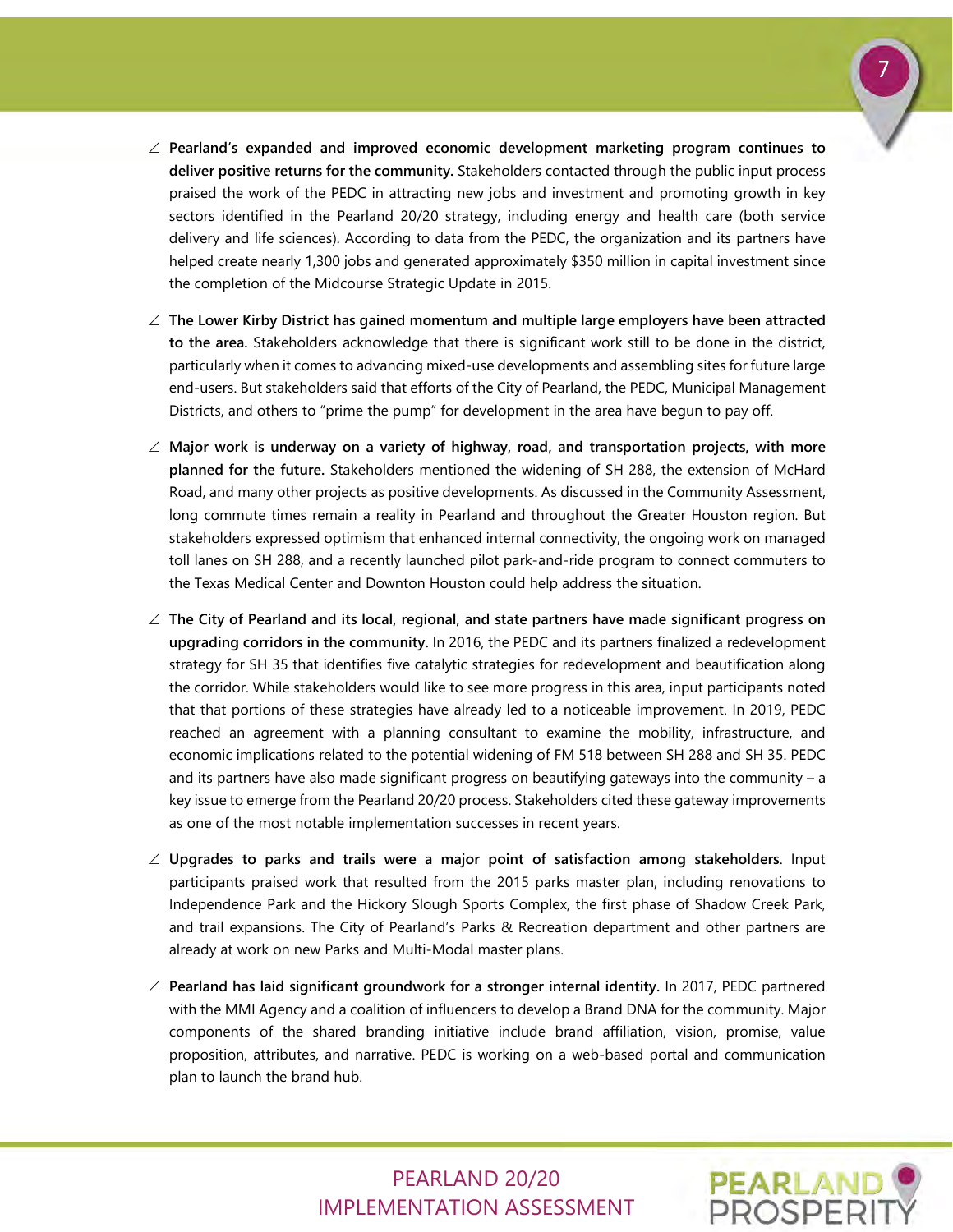**Simply put, stakeholders in Pearland should be proud of the accomplishments detailed on the preceding page.** But these accomplishments have something in common: they were all advanced primarily by the PEDC and/or the City of Pearland. **This leads to a key finding to emerge from stakeholder input: progress tended to occur on issues where the PEDC and/or the City had "levers to pull" such as economic development marketing and infrastructure upgrades. Implementation was far less substantial in areas over which these entities had less control.** 

A primary example is the eighth strategy in Pearland 20/20, "Advance Local Education and Workforce Development Pipelines in Pearland." As stated in the 2013 strategic plan, this strategy was premised on the idea that the community must focus on "optimizing education systems, aligning training programs with the realities of today's workplace, and best positioning students for college and careers." Doing so would require a formal collaborative network consisting of local school districts, higher education providers, the business community, and a range of other partners. According to stakeholders, while some conversations have occurred to this end and individual actors within the talent pipeline remain committed to preparing individuals for college and careers, significant formal alignment has yet to occur. In 2016, PEDC facilitated a workgroup of education partners on advancing education and workforce initiatives, but stakeholders said the challenge of multiple jurisdictions slowed progress. More recently, representatives from education and training providers and the business community have been convening as a committee through the Pearland Chamber of Commerce. Some stakeholders said they have found value in convening partners that have not always worked together in the past, but some also noted that a more clear direction and plan of action will be needed in order to lead to successful alignment.

**Stakeholders contacted through the public input process also noted some issues that the Pearland 20/20 initiative generally did not address. The most common issue raised by input participants was related to support for entrepreneurs and small businesses in Pearland.** Pearland has some existing resources in this area, notably the San Jacinto College Small Business Development Center (SBDC) which is co-located with the Chamber. But many stakeholders said they would like to see more resources devoted to helping local startups and small businesses. Input participants identified multiple areas that could use improvement. Ideas included, but were not limited to, assisting small businesses with navigating permitting processes and regulations such as the "51/49 rule" that impacts alcohol sales, exploring opportunities for expanding capital availability for startups, creating an incubator or other physical hub for entrepreneurship in the community, and helping local entrepreneurs access the robust ecosystem in Greater Houston while remaining based in Pearland. While some of these concepts clearly have a public-sector dimension, others will require privatesector leadership to succeed. Some stakeholders also said they would like to see PEDC take a more active role in promoting small businesses and entrepreneurs. While economic development organizations (EDOs) around the country support new business development in a variety of ways, PEDC's mission is to grow "primary jobs" that entail exporting goods and services to other communities. Accordingly, it is not wellsuited to support retail shops, restaurants, service providers, and other "lifestyle businesses" that cater primarily to a local population.

Fortunately, stakeholders said there have been some positive signs with respect to entrepreneurship and small business development in recent months. In addition to the new workforce group, the Chamber is also convening various stakeholders to examine the possibility of expanding support for entrepreneurs and small

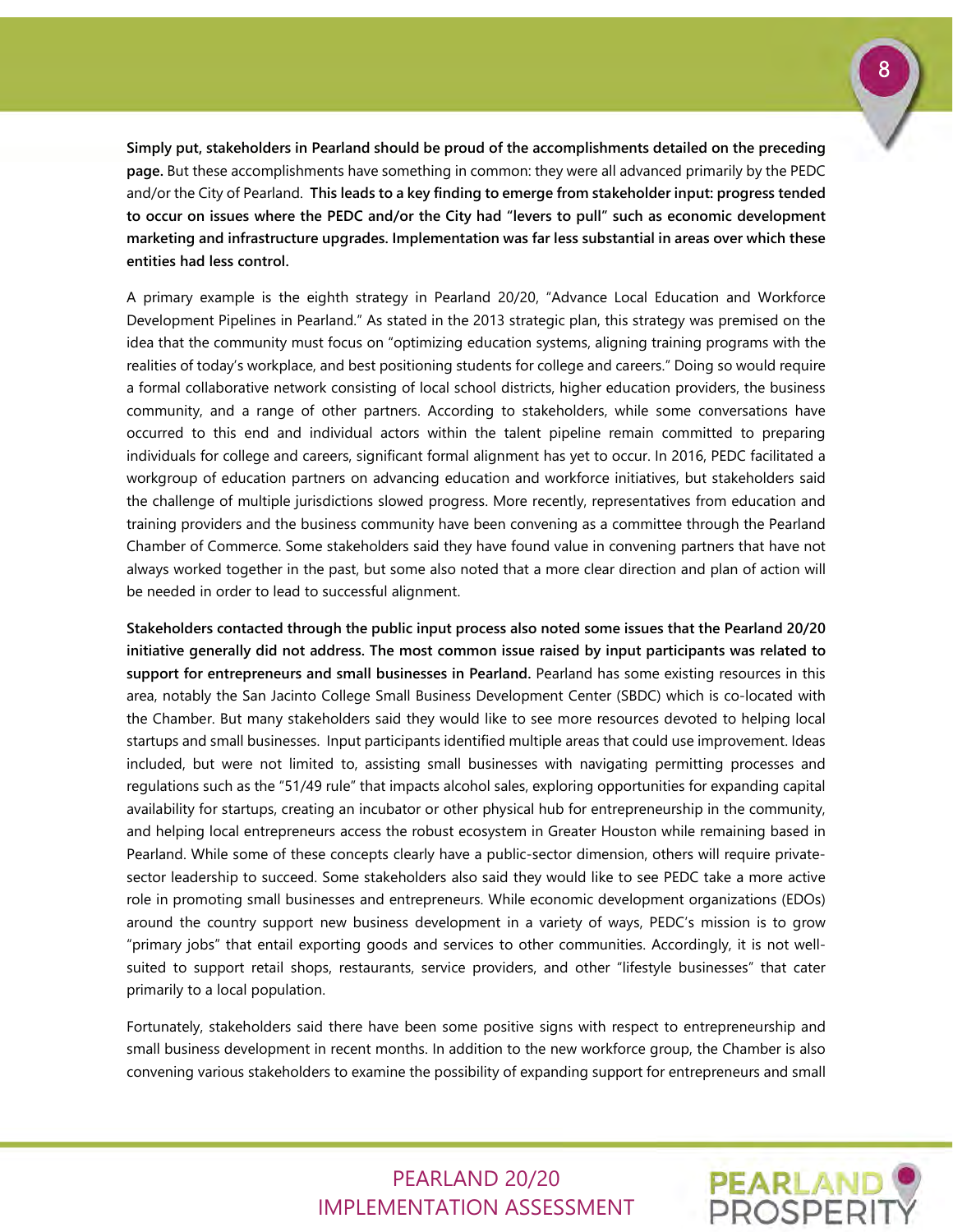businesses locally. Stakeholders said the Chamber recently led a delegation from Pearland to another community in Texas to examine a newly established business incubator.

**But the conversations around workforce alignment and entrepreneurship support lead to another key finding: if Pearland is to effectively advance a truly holistic program of work, a broad network of community partners must be major proponents of the implementation effort.** Stakeholders said they feared that the community risked thinking of economic development purely as "something the EDC does." But economic development is a "team sport" where the most successful communities are those where the public, private, and on-profit sectors work in alignment toward a common vision. Stakeholders noted that building cross-sector coalitions can be difficult in Pearland. The community's rapid growth means that many residents and businesses are relatively new to the area and lack strong local connections or roots. Additionally, stakeholders said that relative to some other communities, Pearland lacks the kind of major corporate and foundation funding that has been instrumental to resourcing some holistic economic development initiatives. But if Pearland is to maximize its chances for success in areas that are outside the purview of local government and a 4B corporation, it must seek to build a broader coalition of partners.

**During the input process for the 2015 Implementation Assessment of Pearland 20/20, some stakeholders noted that the community had prioritized "nuts-and-bolts" spending on transportation infrastructure and core services (e.g. police and fire) while "investments in quality of life amenities have taken a back seat."** As stated in the 2015 report, "A more aggressive focus on investments that enable Pearland to "catch up" to its skyrocketing growth is worrisome to certain stakeholders who feel that Pearland must provide lifestyle amenities consistent with other cities of its size. Thus, supporters of projects such as an events center and the development of increased arts capacity are concerned that the city risks losing its status as a community of choice if it cannot meet residents' expectations for quality of life and place enhancements."

**Stakeholders contacted during the 2019 public input process said that there has been recent progress with respect to lifestyle amenities.** As previously discussed, parks and trails have seen significant investment, and stakeholders expressed optimism about the ongoing Parks and Multi-Modal master planning processes. Partners in the community also came together in 2015 to form the Pearland Alliance for Arts and Culture (PAAC), a non-profit dedicated to supporting and advancing artistic and cultural activities in Pearland. According to its website, the organization seeks to "provide support to existing organizations, sponsor educational initiatives and attract and develop new venues and participants to make Pearland a regional center of culture." Stakeholders noted that the historic lack of corporate and foundation money in Pearland presents a challenge to supporting arts and culture but nevertheless viewed PAAC as a positive addition to the community.

**That said, stakeholders said they feel Pearland has not made enough progress on enhancing its quality of life and quality of place amenities and remains at risk of "falling behind" relative to competitor communities.** Input participants noted several aspects of the Pearland 20/20 plan related to lifestyle amenities that have not been fully realized. One frequently cited example was the seventh strategy in Pearland 20/20, "Construct a multi-use events center in Pearland." In 2017, the PEDC commissioned a market study that revealed an indoor amateur sports facility and hotel conference center were the most viable options for the community to pursue. A subsequent study examined the feasibility of an indoor amateur sports facility in greater detail and determined that the facility would require an operating subsidy to be

> PEARLAND 20/20 IMPLEMENTATION ASSESSMENT



9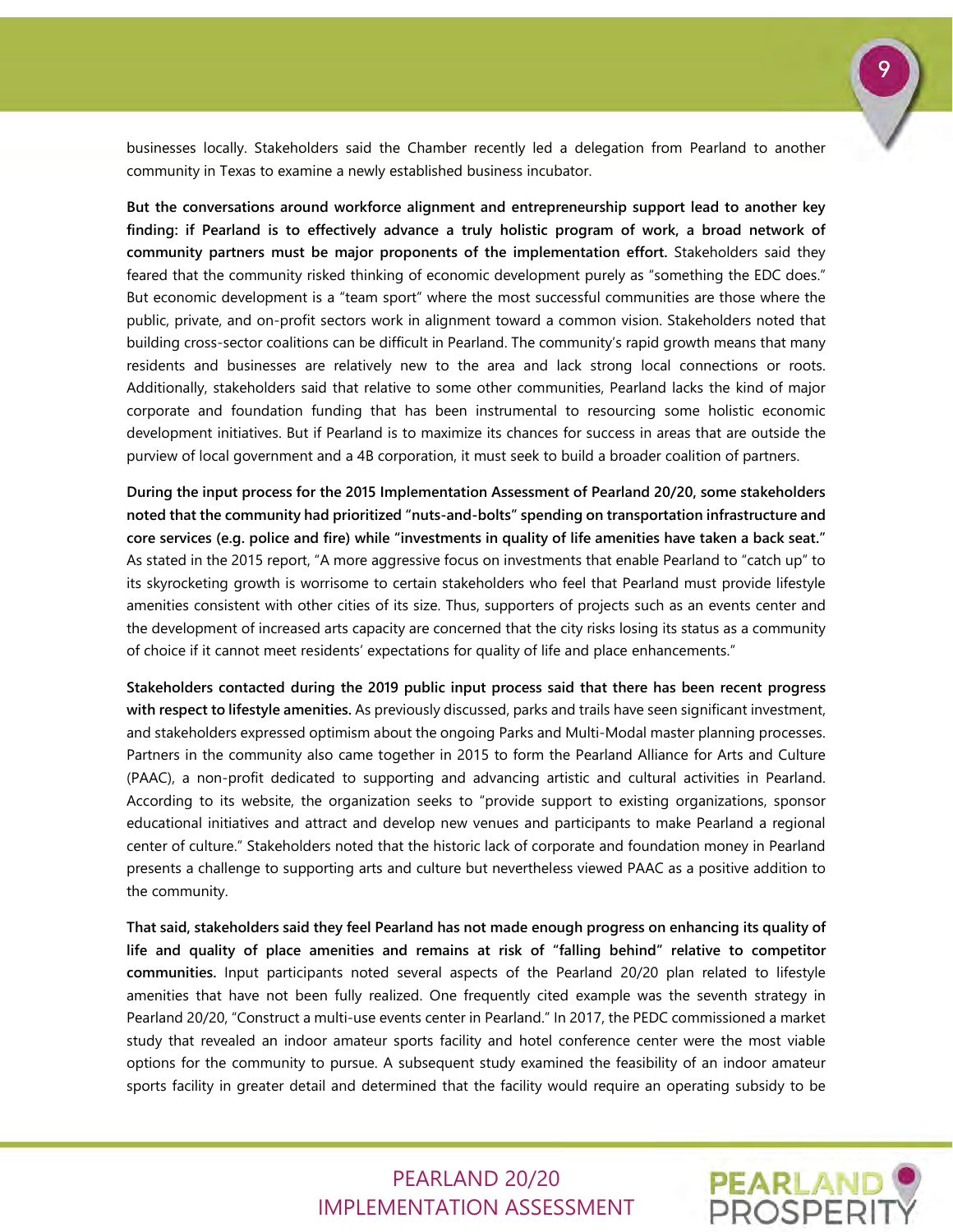

viable. At a June 2019 meeting, the Pearland City Council opted to postpone action on the sports facility pending better market conditions. Stakeholders also noted that while the Lower Kirby District has seen significant investment from large primary employers, there has been limited progress on developing new mixed-use development between the Bass Pro Shop and Ivy District. Some stakeholders also said there has been limited investment in the Old Townsite area and noted that the sale of the Alvin Community College building to a charter school removed a significant opportunity to catalyze redevelopment.

While many stakeholders see the development of lifestyle amenities as critical to maintaining Pearland's status as a "community of choice" in Greater Houston, there were diverging views on how to pursue them. Some stakeholders said they would like to see the PEDC utilize resources to support the development of lifestyle amenities such as a mixed-use entertainment district in order to put the community in a more competitive position. Others said they would prefer to see these amenities provided primarily through private, market-driven investment.

**These conversations were part of a larger discussion about the PEDC's role that emerged during stakeholder input.** Some said they wished to see the organization focus mostly on primary job creation through activities such as marketing, project management, and the provision of incentives. Others said they wish to see the PEDC continue to take a more proactive approach in "priming the pump" for development. One example of this divide concerns the availability of shovel-ready development sites in the community. Stakeholders said there are multiple sites that could be suitable to large-scale development for commercial or industrial uses, but many of these sites have complicated ownership situations and/or other challenges that represent barriers to development on a typical timeline for an economic development project. One potential way to lower these barriers would be to utilize the PEDC to assemble properties and/or mitigate adverse conditions to make them truly "shovel-ready." Some stakeholders said they would support such an approach, while others expressed skepticism about its necessity. Ultimately, the Pearland City Council and the PEDC board must determine the PEDC's direction and allocation of resources. **In Market Street's experience, however, successful communities tend to be those that embrace a holistic, proactive approach to growing jobs and investment; past a certain point, investments in marketing and incentives on heir own have diminishing returns. The PEDC represents a powerful tool to resource a variety of investments that can improve the community's attractiveness for jobs, talent, and investment.**

**Finally, the discussions about the PEDC's role tie into the central theme of this strategic planning process: Pearland is at an inflection point. The community has undergone rapid change and through the Pearland 20/20 plan and other means it has made numerous tactical investments to "catch up" to growth. Overall, Pearland is more successful than it was at the beginning of its previous economic development planning process. The challenge now is to determine a vision for what comes next. As discussed in the Community Assessment, doing so will be vital to the community's long-term attractiveness and sustainability. The role of the Steering Committee is to help determine this vision, drawing both from the stakeholder input gathered as part of this planning process and from their experience as leaders in Pearland.** 

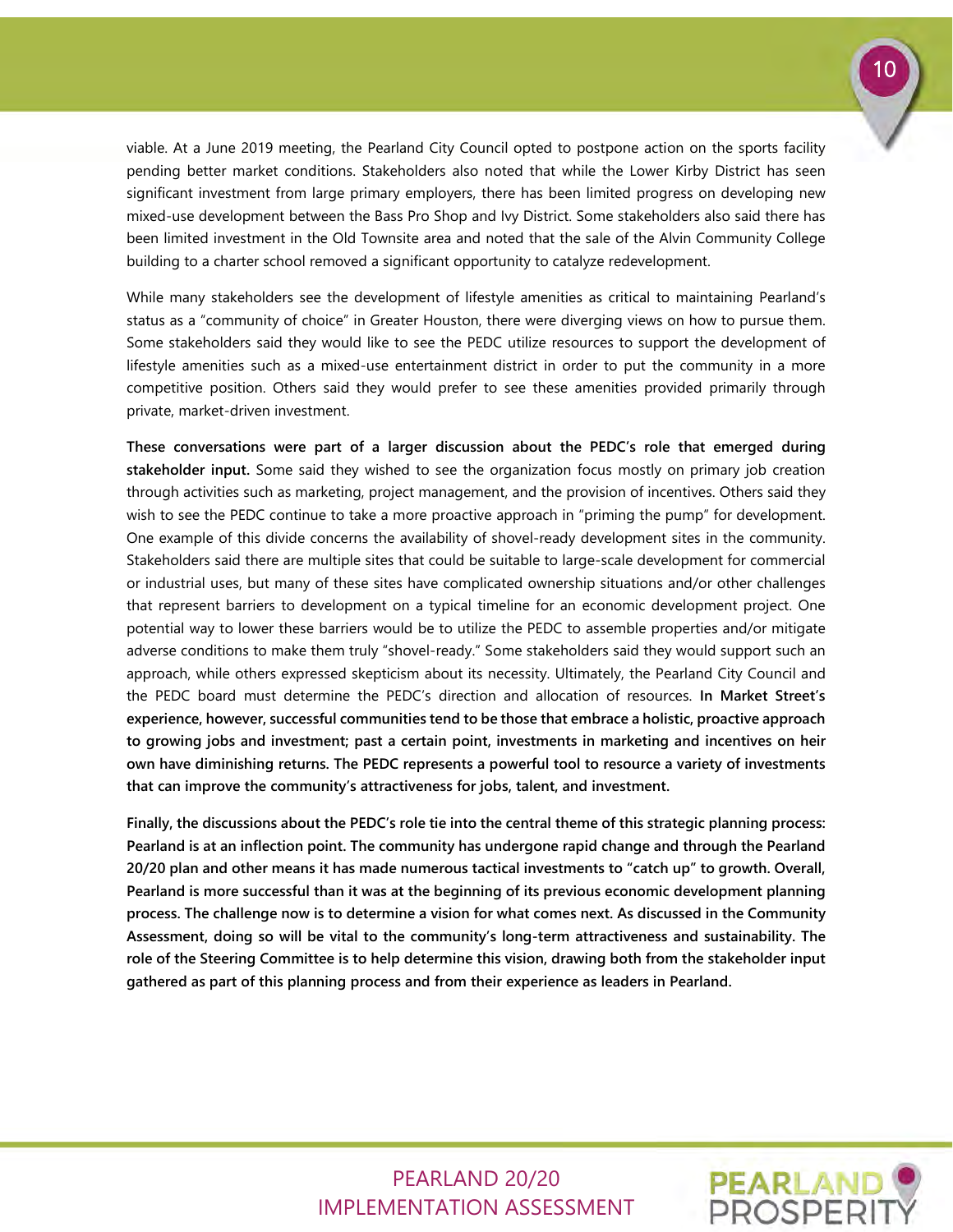

# <span id="page-12-0"></span>APPENDIX: PEARLAND 20/20 IMPLEMENTATION PROGRESS

This Appendix offers a strategy-by-strategy look at the progress that the PEDC, the City of Pearland, and their partners have made toward activating Pearland 20/20. Its contents were derived from interviews with community stakeholders conducted as part of the strategic planning process as well as a review of presentations, subsequent strategic plans, and other relevant Pearland 20/20 documents. **This is not intended to be a comprehensive inventory of all actions related to Pearland 20/20. Instead it is a highlevel summary of progress with a particular focus on activities that occurred since the Mid-Course Strategic Update in 2015. If desired, Steering Committee members and staff can provide feedback to help refine and improve this section. Ultimately, the perspectives on continuing challenges and opportunities related to strategic implementation will help inform the creation of a new five-year Strategy later in this process.**

## 1.0 DESIGN AND IMPLEMENT AN ENHANCED ECONOMIC DEVELOPMENT MARKETING PROGRAM

## *1.1 Ensure that relocation prospects are efficiently and effectively supported and managed.*

- ∠ The PEDC continues to effectively attract new companies to Pearland. Since the Pearland 20/20 midcourse update in 2015, the PEDC together with partners has created 1,273 jobs and generated \$350 million in capital investment for the city.
- $∠$  Past success is translating into further gains. Lonza, the world's largest cell and gene therapy manufacturer, initially relocated with a 100,000 square foot clinical manufacturing and research and development facility in 2016. Soon after, the company announced an additional 300,000 square foot manufacturing expansion that opened in 2018. Over the two phases, the attraction of Lonza is anticipated to create 300 jobs in Pearland by 2019.
- $\angle$  Add-on benefits also occurred with the relocation of Tool-Flo Manufacturing, an IMC Group company owned by Berkshire Hathaway. In December 2018, Tool-Flo opened an 80,000 square foot facility in the Lower Kirby District which now employs 150 people. Rex Supply, another subsidiary of IMC Group, soon opened a 46,000 square foot distribution facility proximate to Tool-Flo Manufacturing.
- ∠ Stakeholders expressed concern regarding the PEDC's ability to maintain success given dwindling "easy" development product. A more aggressive stance as it relates to land assemblage and site preparation was seen as necessary to sustain business attraction activity.

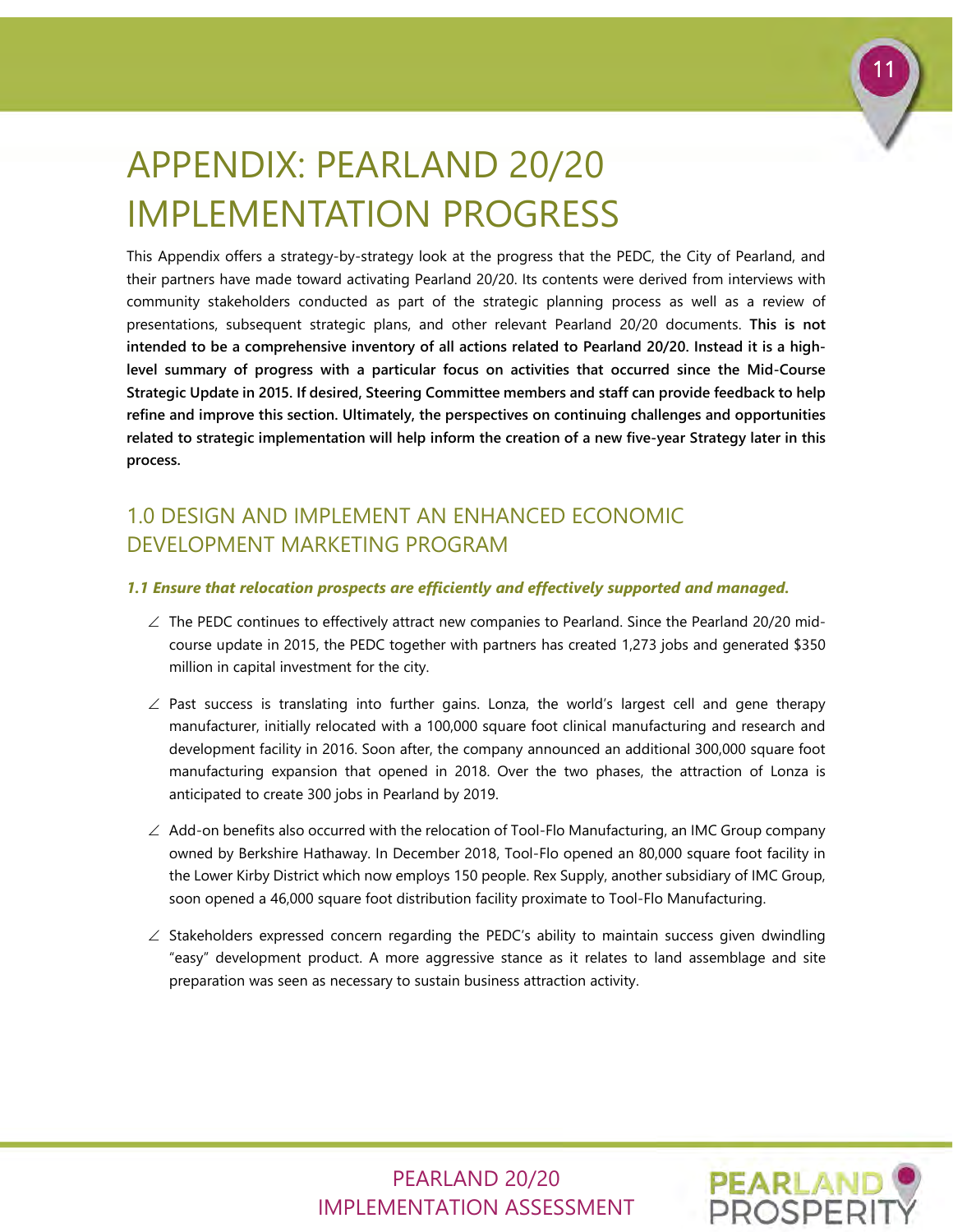

#### *1.2 Build a competitive portfolio of "shovel-ready" Pearland development sites.*

- ∠ Since Pearland 20/20, the Lower Kirby District has transformed into a burgeoning R&D and manufacturing district housing Endress+Hauser, Lonza, Merit Medical, Dover Energy, Mitsubishi Heavy Compressor Corporation, and Cardiovascular Systems, Inc. among others.
- ∠ The PEDC activated dormant municipal management districts to further the development of Lower Kirby. Through the Lower Kirby Pearland Management District and the Pearland Municipal Management District No. 1, the city and the PEDC financed a \$5.76 million extension of South Spectrum Boulevard to Kirby in 2018. The extension was necessary to stimulate the Ivy District, a planned mixed-use, walkable center.
- $\angle$  Although Lower Kirby has received significant attention, business parks along the 35 corridor remain in a developmental state. Rice Drier Commerce Park, a planned 17-acre light industrial and commercial park, was supported by the PEDC through drainage and roadway improvement offsets. A business park is also in planning stages near McHard Road and 35.

#### *1.3 Enhance efforts to attract key segments of the health care sector to Pearland.*

- $\angle$  The city of Pearland has seen sizable growth in its health care sector. Recent relocations, in the context of Pearland 20/20, include Memorial Hermann, HCA Houston Healthcare Pearland, and Kelsey Seybold as well as life science companies like Lonza, Base Pair Biotechnologies, and Adient Medical.
- $\angle$  The PEDC engages in targeted advertising to brand the community as a health care and life sciences destination. Marketing activities include sponsoring the Texas Life Science Forum, Rice Business Plan Competition, and Bio International along with securing ad space in print publications such as the Houston Business Journal.
- ∠ Partnerships have also played an important role in establishing Pearland's health care and life sciences brand. The PEDC has partnered with the Greater Houston Partnership, CenterPoint Energy, and BioHouston to attend the Medical Device Manufacturing and BIO trade shows.
- $\angle$  The result of these implementation efforts has been significant sectoral growth. Pearland added more than 1,300 jobs in the health care and social assistance sector from 2013 to 2018. The sector's growth rate of 36.7 percent was more than three times the national rate.

#### *1.4 Enhance efforts to attract key segments of the energy sector to Pearland.*

- $\angle$  Similar to its health care marketing, the PEDC has actively marketed the region as a destination for companies within the energy sector including targeted advertising and trade show and conference attendance such as the Gulf Coast Industry Forum.
- ∠ Recent activity within Pearland's energy sector primarily relates to manufacturing operations. Recent relocations and expansions include Brask, Inc.; Neela; FloWorks; Mitsubishi Heavy Compressor Corporation; Dover Energy; Tool-Flo; and Diamond Bolt. In some cases, such as Tool-Flo and Dover

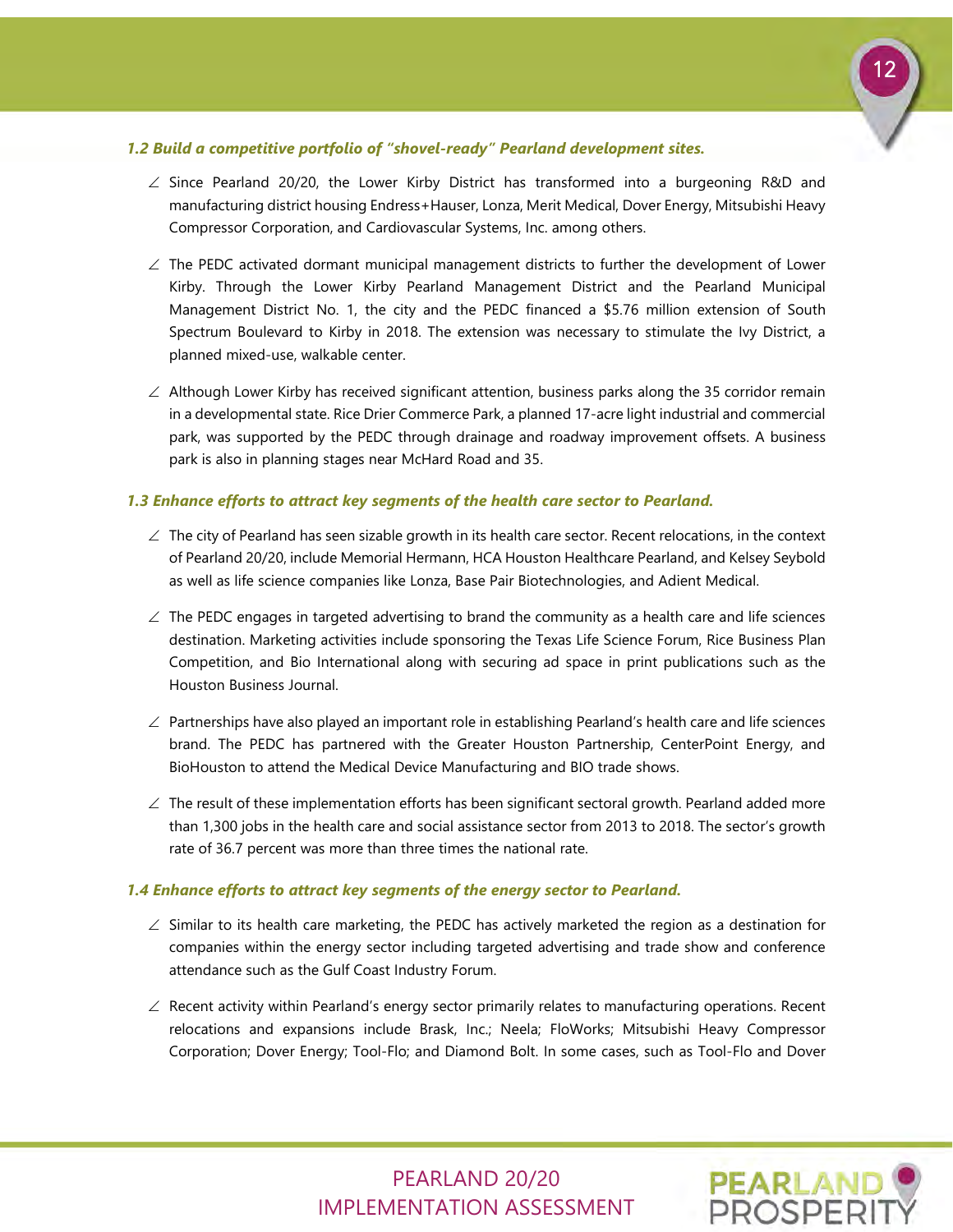

Energy, these manufacturers operate diversified product portfolios in which energy is simply a customer segment rather than their entire customer base.

∠ The PEDC has also successfully attracted professional services energy operations including M&S Logistics, a global tank container operator.

#### *1.5 Leverage and enhance external communications and networking activities.*

- $\angle$  The PEDC maintains relationships with organizations to sustain their effectiveness and establish networks critical to successful business attraction programs.
- ∠ This network extends to a variety of regional, state, and national organizations including Team Texas and Texas One, the Greater Houston Partnership, the Urban Land Institute, the Industrial Asset Management Council, CoreNet, the Economic Alliance Houston Port Region, and the Economic Development Alliance for Brazoria County among others.

#### *1.6 Ensure Pearland's retail and hospitality sectors remain vibrant.*

- $\angle$  Along with its attraction of primary employers, the PEDC continues to work with retailers and retail developers to expand shopping and dining opportunities locally. Recent or active projects include the Center at Pearland Parkway which houses TJ Maxx, Ross, Academy, Hobby Lobby, Costco, and Pearland Marketplace.
- $\angle$  Implementation of this strategy also includes the exploration of a mixed-use development at the Bass Pro site.
- $\angle$  During public input for this process, stakeholders found existing small business support to be an opportunity area. A cumbersome, difficult to navigate regulatory environment was a primary concern for some small business leaders in Pearland while others found that small business support could improve the local climate.

#### *1.7 Optimize a program to retain and expand existing Pearland employers.*

- $\angle$  Business retention and expansion in the city of Pearland is carried out through BizConnect, a partnership between the PEDC and the Pearland Chamber of Commerce. As the lead entity, the Pearland Chamber of Commerce conducts tours, retention visits, and hosts business leadership luncheons.
- $\angle$  From January to September 2019, the Pearland Chamber of Commerce will meet with at least 36 targeted employers in the city of Pearland and issue follow up surveys. Results from these meetings detail issues and growth opportunities that are relayed to the PEDC for follow up. The Chamber also hosts several BizConnect and Industry Appreciation Luncheons as part of the business retention and expansion program.

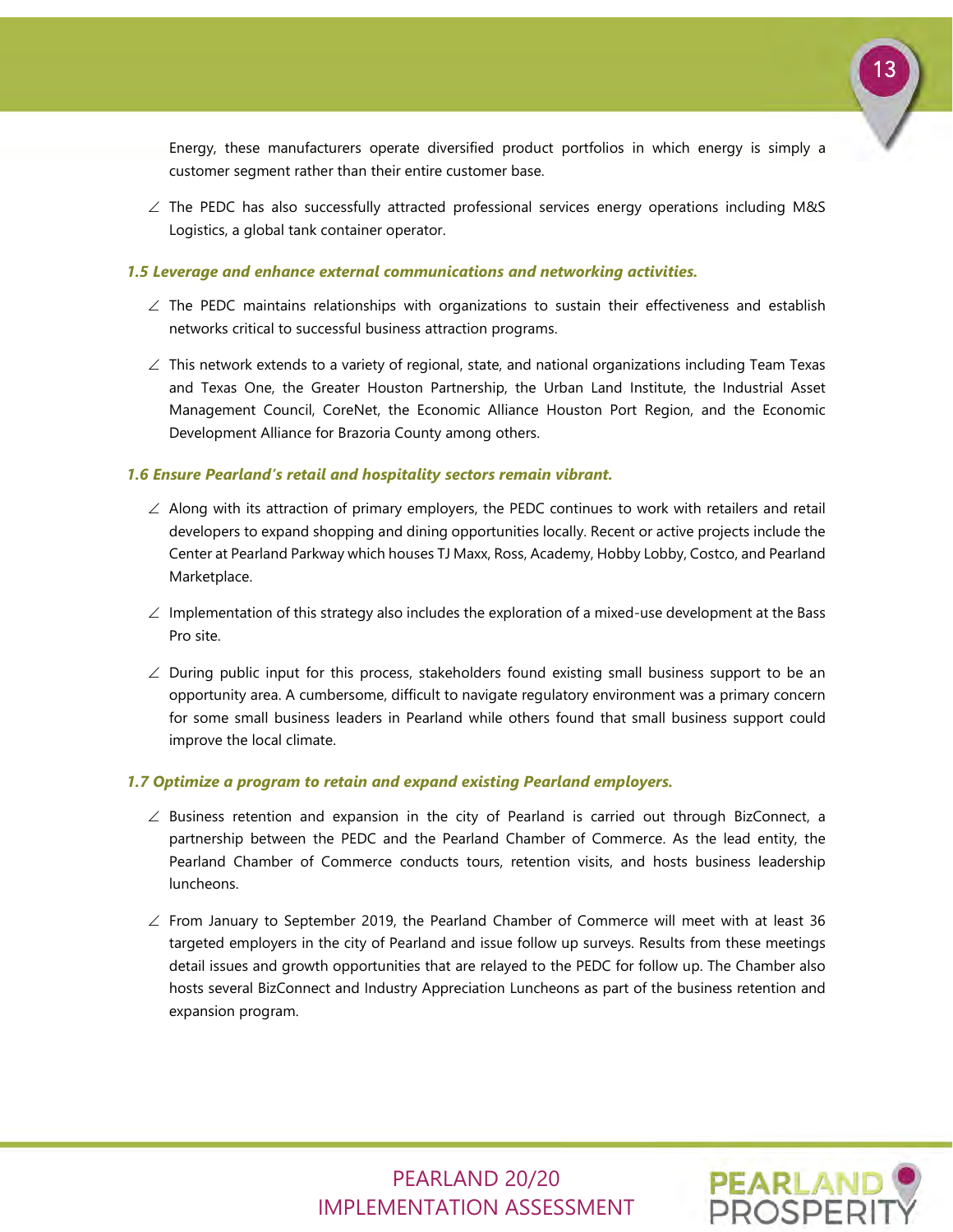# 14

## 2.0 IMPLEMENT MULTIPLE, HIGH-IMPACT MOBILITY PROJECTS

#### *2.1 Continue planning, design, and construction of priority road and highway projects.*

- ∠ Since Pearland 20/20, the city of Pearland and the PEDC together with state and local partners have secured \$180.5 million in county, state, and federal funds to expand local road capacity. Completed or soon to be completed projects include Bailey Road<sup>[2](#page-15-0)</sup>, McHard Road<sup>[3](#page-15-1)</sup>, Mykawa<sup>[4](#page-15-2)</sup>, and SH288 NB Frontage Road<sup>[5](#page-15-3)</sup> among others.
- ∠ Priority projects include reconstruction of FM 518/Broadway from SH 35 to SH 288; long-term projects include reconstruction of FM 518/Broadway from Pearland Parkway to Friendswood, and SH 35 expansion south of FM 518 and Broadway.
- $\angle$  Despite expanded roadway connectivity and capacity, traffic remains a concern for Pearland residents. As recent data suggests, the share of residents with commutes of 30 minutes or more has increased in recent years. Other ways to shorten commute times may be required in conjunction with capacity upgrades.

## *2.2 Advocate for the timely design and construction of the SH 288 park-and-ride facility in Pearland.*

- $\angle$  In 2017, METRO approved a policy that enabled communities outside of its service area to access local bus and Park & Ride services. While the city of Pearland actively pursued such service, the opportunity did not materialize. The policy change, however, did spur local conversation.
- $\angle$  As a consequence, the city entered into a pilot Park & Ride program with a private operator, the Kerrville Bus Company. The three-year pilot program began in July 2019 at the Shadow Creek Ranch Sportsplex and connect riders to the Texas Medical Center and Downtown Houston.

## *2.3 Support the construction of toll lanes on State Highway 288 between U.S. Highway 59 in Harris County and State Highway 6 in Brazoria County.*

 $\angle$  When complete the managed toll lanes project will stretch from CR 58 to the Texas Medical Center and downtown Houston. The \$100 million, managed toll lanes project is expected to be open for traffic in early 2020.

## *2.4 Work with the Houston-Galveston Area Council (HGAC) on regional transportation solutions.*

 $\angle$  The city and the PEDC leverage their relationship with the Houston-Galveston Area Council largely to secure federal and state funding through the Transportation Improvement Program.

-

<span id="page-15-3"></span><sup>5</sup> Project scope: CR59 to FM518





<span id="page-15-0"></span><sup>2</sup> Project scope: 1,300' west of FM1128 to Veterans Road

<span id="page-15-1"></span><sup>&</sup>lt;sup>3</sup> Project scope: Cullen Parkway to Mykawa Road

<span id="page-15-2"></span><sup>4</sup> Project scope: FM518 to BW8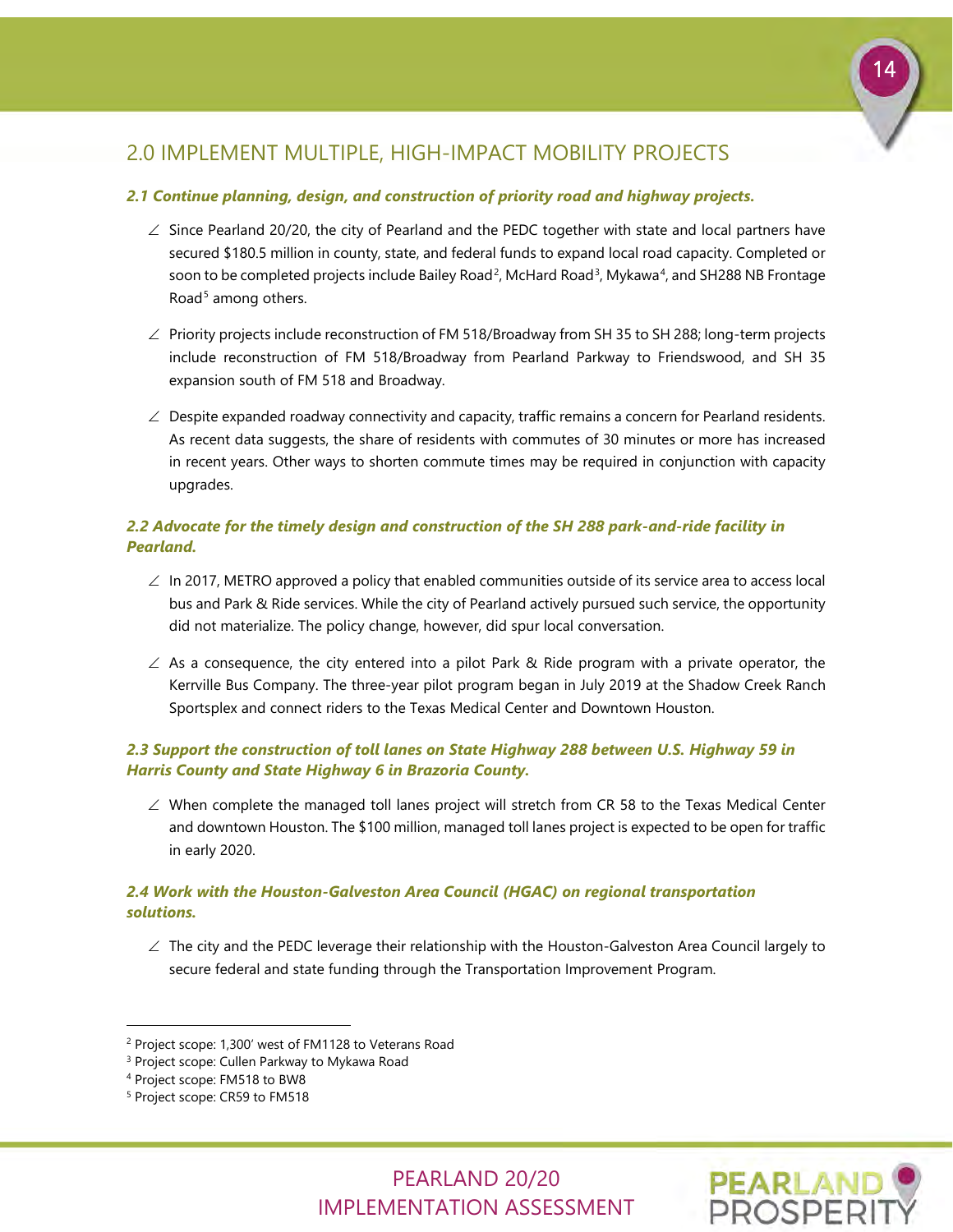

- $\angle$  Recent projects submitted through the Transportation Improvement Program include the two additional lanes of the Bailey Road overpass and the expansions of Max Road, Harkey Road, and Kingsley Drive. The PEDC submitted statements of support for City Projects as well as a Brazoria County project to expend Pearland Parkway and a State project to widen FM 518.
- $\angle$  A trail project to connect Green Tee Trail to Independence Park was also submitted.

#### *2.5 Better inform local residents about east-west mobility options in Pearland.*

- ∠ The City of Pearland leverages social media, dedicated webpages on the City of Pearland website, and press releases to inform citizens about mobility projects.
- $\angle$  The city also leverages Everbridge, an electronic communications system that sends project updates for residents who sign-up for notifications.

## 3.0 OPTIMIZE THE DEVELOPMENT AND REDEVELOPMENT OF PEARLAND'S PRINCIPAL COMMERCIAL CORRIDORS AND CHARACTER **DISTRICTS**

#### *3.1 Create a FM 518/Broadway master development plan.*

- $\angle$  In 2019, the PEDC reached an agreement with a private planning consultant to examine mobility, infrastructure, and economic development improvements that would advise Texas Department of Transportation's decisions as it relates to FM 518 widening between SH 288 and SH 35.
- ∠ Stakeholder feedback will be an extensive part of the project. Input will be gathered from stakeholder committee workshops and interviews, agency meetings with TxDOT and other key agencies, a committee meeting, and a community survey provided through MetroQuest online, a public engagement tool.
- ∠ The final plan will include road reconstruction and widening impact analysis, concept layouts of reuse/redevelopment target areas, a conceptual plan for a Veterans to Mykawa connection, and a Corridor Development Plan.

#### *3.2 Finalize and implement a SH 35 redevelopment strategy*

- $\angle$  In 2016 the PEDC Board approved the redevelopment strategy envisioning that the corridor would become "a high quality and consistently-design employment and business environment with compatible land uses and supportive amenities."
- $\angle$  The redevelopment strategy established five catalysts including northern gateway streetscape improvements; Business Park North; Business Park South; a Restaurant and Entertainment Destination including main street design elements in an area between Sacramento Avenue, SH 35, E Broadway and Jasmine Street; and an Old Town Esplanade and a new neighborhood-oriented development on the former Alvin Community College Campus site directly south of Zychlinski Park.

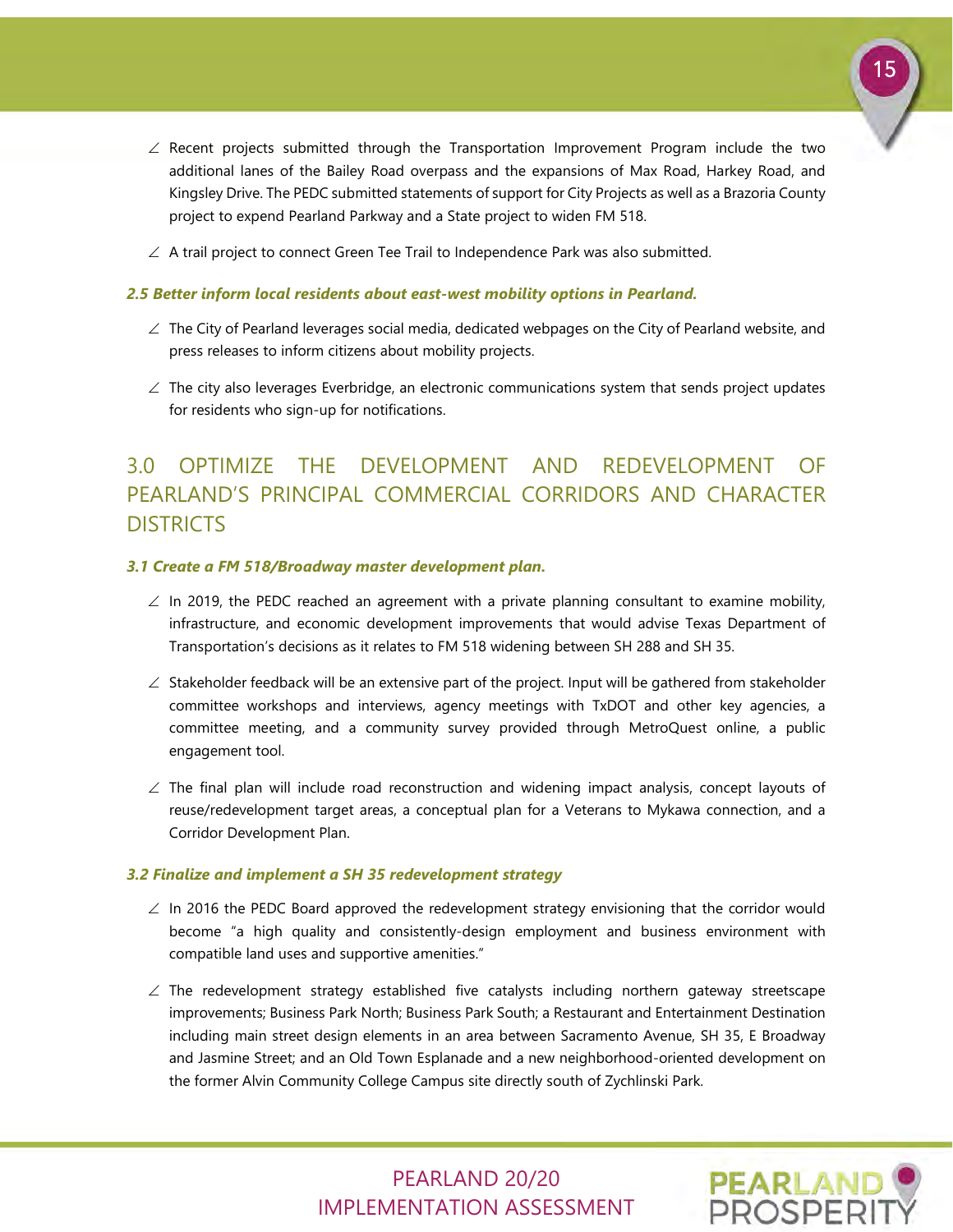- ∠ The five catalytic strategies are at various stages of implementation. The PEDC Board approved streetscaping along the corridor in a single-phase between the BW8 entryway and Broadway – construction began in September 2018. The new neighborhood-oriented development may have to be re-envisioned as the property has since been conveyed.
- $\angle$  The PEDC and the City also entered into a public-private partnership with Orr Commercial to fund the reconstruction of Rice Drier Road. The investment will activate Rice Drier Commerce Park – an 18-acre site for light industrial and warehouse flex space.

#### *3.3 Effectively utilize and sustain the SH 288 management district*

- ∠ Approved in 2013, the Pearland Municipal Management District No.2 (PMMD No. 2) enhances the capability of the city and the PEDC, which manages the district, to fund beautification efforts along SH 288. The PMMD No. 2 allows the levy of up to a ten-cent tax for maintenance and operations.
- ∠ Initial beautification efforts have been implemented including mowing, weed spraying, drainage cleanup, and weekly trash pickup in addition to coordination of maintenance activities with the construction zones. More significant improvements including streetscaping, landmark sculptures, water features, and landscaping are expected to reach completion by 2021.

## *3.4 Formalize a process, toolkit and priorities for redeveloping aging Pearland neighborhoods and character districts.*

- ∠ Borne from the Pearland 20/20 midcourse correction, this strategy primarily focuses on the Old Town site and leveraging economic development incentives such as Tax Increment Reinvestment Zone (TIRZ) to fund the redevelopment of the former Alvin Community College building.
- $\angle$  A charter school recently purchased the former Alvin Community College building and is in the process of transforming the site.

## 4.0 MAKE PEARLAND A MORE COMPETITIVE RECREATION AND CULTURAL DESTINATION FOR RESIDENTS AND VISITORS.

#### *4.1 Effectively implement the 2015 Pearland Parks and Recreation Master Plan*

- $\angle$  Adopted in 2015, the Parks Master Plan has led to a significant increase in park and trails infrastructure throughout the city of Pearland. Notable projects soon-to-be-implemented or completed since the plan's adoption include the first phase of Shadow Creek Ranch park, renovations to Independence Park, the Hickory Slough Sports Complex, the Delores Fenwick Nature Center, and the second phase of the Shadow Creek Ranch Park.
- $\angle$  Notable trail infrastructure improvements that have been completed or are in progress include the first phase of the JHEC Nature Trails, connectivity improvements from Centennial Park to Pearland Parkway, and the Shadow Creek Ranch Trail from Nature Park to Kirby Drive. Green Tee Terrace Trail,

## PEARLAND 20/20 IMPLEMENTATION ASSESSMENT



16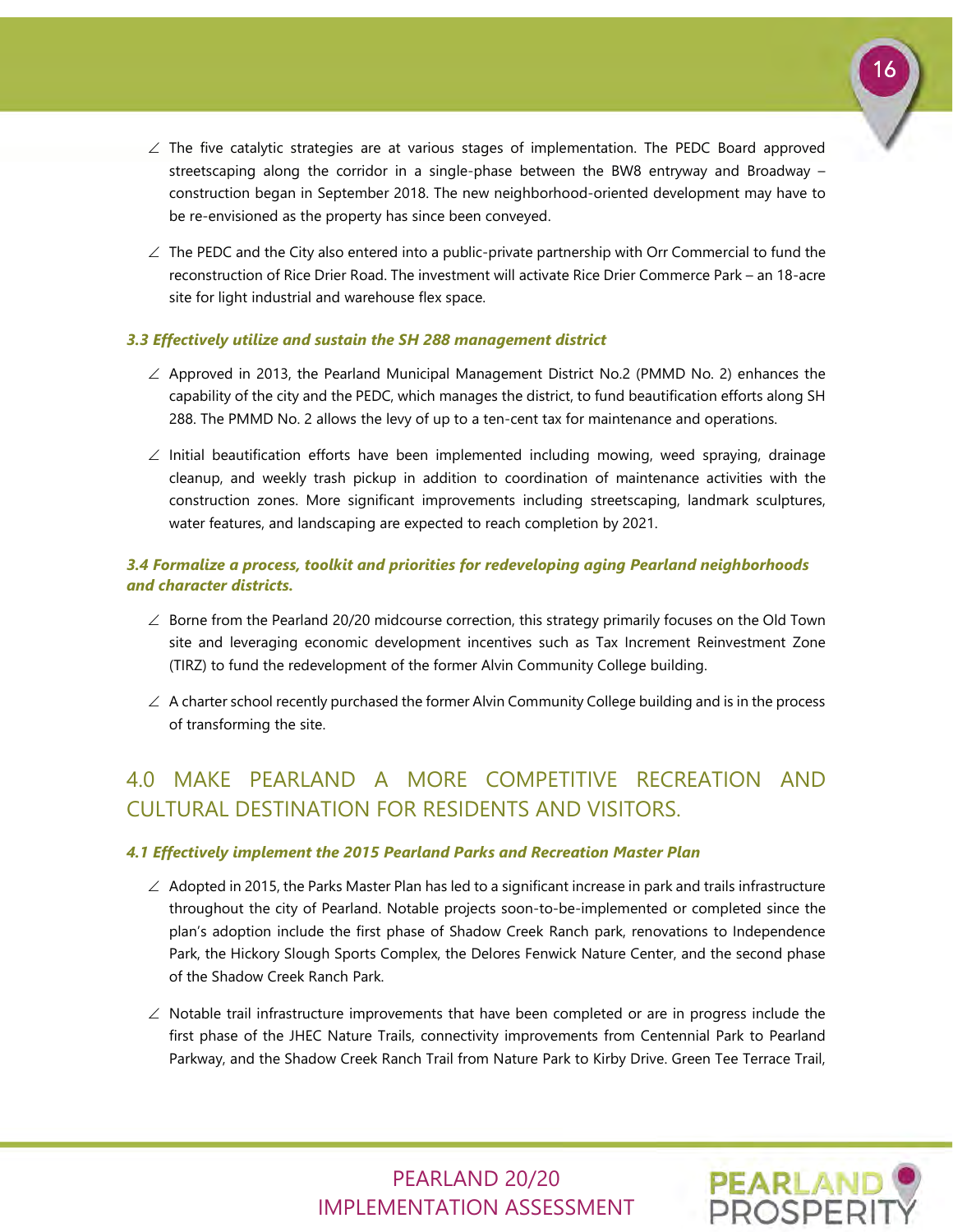

Clear Creek Trail, the second phase of the JHEC Nature Trail, and the third trail connectivity phase are all slated for late 2019 or 2020 completion.

∠ In 2019, the city of Pearland hosted an open house for its Parks and Multi-Modal master plans. During the meeting, the city gathered feedback from residents about their wants and needs as they related to city parks, trails, and sidewalks. The city and its consultant will hold a second open house in fall 2019 to review preliminary plans and recommendations.

## *4.2 Develop a sports marketing program to attract youth and adult athletic tournaments to Pearland.*

- ∠ A partnership between the Pearland Convention & Visitors Bureau and the Pearland Parks & Recreation Department resulted in the city securing a contract with the Texas Amateur Athletic Federation's (TAAF) to host its Winter Games of Texas, the first time the games have been hosted outside of the Dallas/Fort Worth Metroplex in twelve years.
- $\angle$  The Pearland Convention & Visitors Bureau actively markets the city of Pearland for youth and adult athletic sports. Its website predominately features potential host sites including school and local facilities along with a toolbox for Sports Planners.

## *4.3 Partner with non-profit arts and culture organizations to grow Pearland's capacity in the sector.*

- ∠ The Pearland Alliance for Arts & Culture and the Pearland Convention & Visitors Bureau are the primary vehicles advancing Pearland's arts and cultural capacity.
- ∠ Created in 2015, the Pearland Alliance for Arts and Culture (PAAC) actively advances local artistic and cultural organizations in the city. Programing and events spurred by PAAC include Fusion of the Arts, "The Gallery" which hosts work by local adult and student artists, the Cultural Heritage Museum, and the Pearland Arts Council which convenes art and cultural organizations and individual artists in the city.
- $\angle$  Other activities engaged by the PAAC include introducing the Houston Grand Opera to local students, developing mural projects to enhance the community's visibility among potential tourists, assisting with the first MLK Day parade, and facilitating the "All About Me" program – a cultural exchange program between local children with Down Syndrome and their peers in Honduras.

#### *4.4 Advance current and potential arts-supportive programs, projects and policies*

- ∠ Funded by the Pearland Convention and Visitors Bureau, the Pearland Alliance for Arts and Culture, and private sponsorship, the Pear-Scape Public Art Sculpture Trail extends across 68 square miles with twenty pears installed at 10 locations across the city. These instillations have spurred "earned" social media interactions that enforce the community's brand.
- ∠ Along with the Pear-Scape Trail, the Pearland Convention & Visitors Bureau also programs a juried art show during Pearland Art & Crafts On the Pavilion.

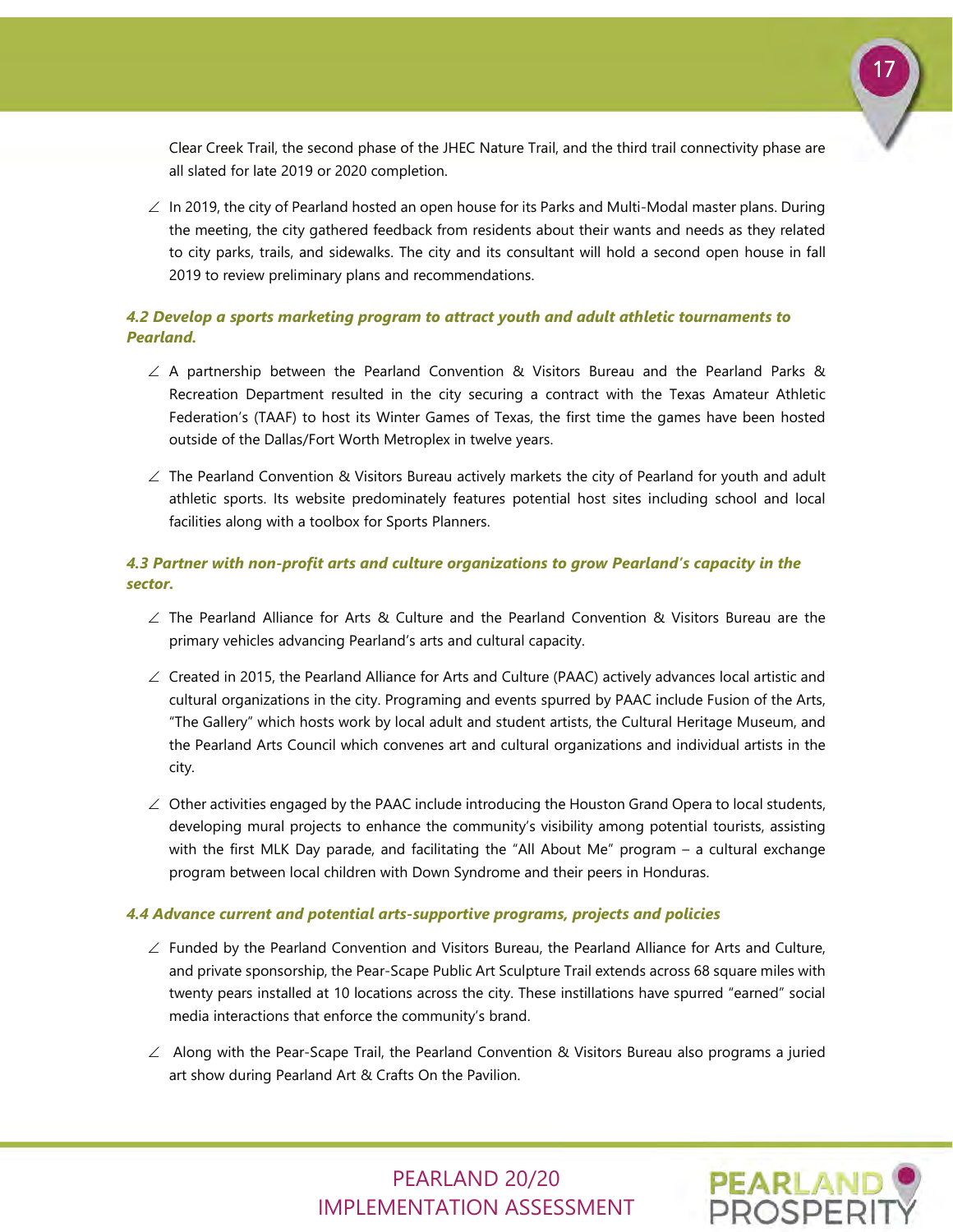

## 5.0 BEAUTIFICATION AND GATEWAYS

## *5.1 Develop a comprehensive beautification strategy that outlines current priorities and institutes a unified approach and standard for all future efforts.*

- ∠ According to stakeholders, the beautification of Pearland was a key Pearland 20/20 success. Stakeholders see a notable change in many areas throughout the community and hope that these standards will be reflective of the entire community in the future.
- ∠ Projects completed to-date include the 288 Master Plan, Gateway features, and SH 35 Entryway and Corridor Enhancements. To ensure unified character, the PEDC and the City standardized approved tree and plant species lists along with maintenance specifications to coordinate beautification activities.
- $\angle$  The successful implementation of this strategy hinges on collaboration between the City, PEDC, Keep Pearland Beautiful, the CVB, and other organizations dedicated to beautifying the community.

#### *5.2 Develop iconic and visually appealing gateways to Pearland*

- $\angle$  In 2014, the PEDC empaneled a focus group to complete a City Gateway plan. The plan evaluated existing conditions, proposed a final design concept for entryway monuments, and recommended locations.
- $\angle$  Since the development of the plan, the PEDC, the City, and Keep Pearland Beautiful have implemented four gateway installations at Cullen Boulevard, Dixie Farm Road, Pearland Parkway, and the Lower Kirby District. Projects in the construction and design phase include SH 35, SH 288, and Broadway at the Friendswood city limits.

#### *5.3 Expand participation in city-wide clean-up efforts and events*

- ∠ Keep Pearland Beautiful (KPB) considerably expanded capacity during Pearland 20/20 implementation. The organization updated its Adopt-A-Spot program, increasing clean-ups from two times per year to four. KPB also made enhancements to its Community Service Program.
- $\angle$  The organization held a Community-Wide Cleanup event in 2018. The event attracted over 850 volunteers to clean up litter and participate in other service projects throughout the city.

#### *5.4 Optimize the siting and replacement of power poles/lines in Pearland*

 $\angle$  The City cannot require local utility providers to place power lines below ground along the right-ofway. The City is exploring the potential of ground-based transformers, however.

## *5.5 Continue working to implement and enhance programs to address distressed properties and code violations in Pearland.*

∠ An enacted City Council ordinance established in 2015 created a process to demolish distressed properties. City staff continues to work with distressed property owners and assist them as they bring

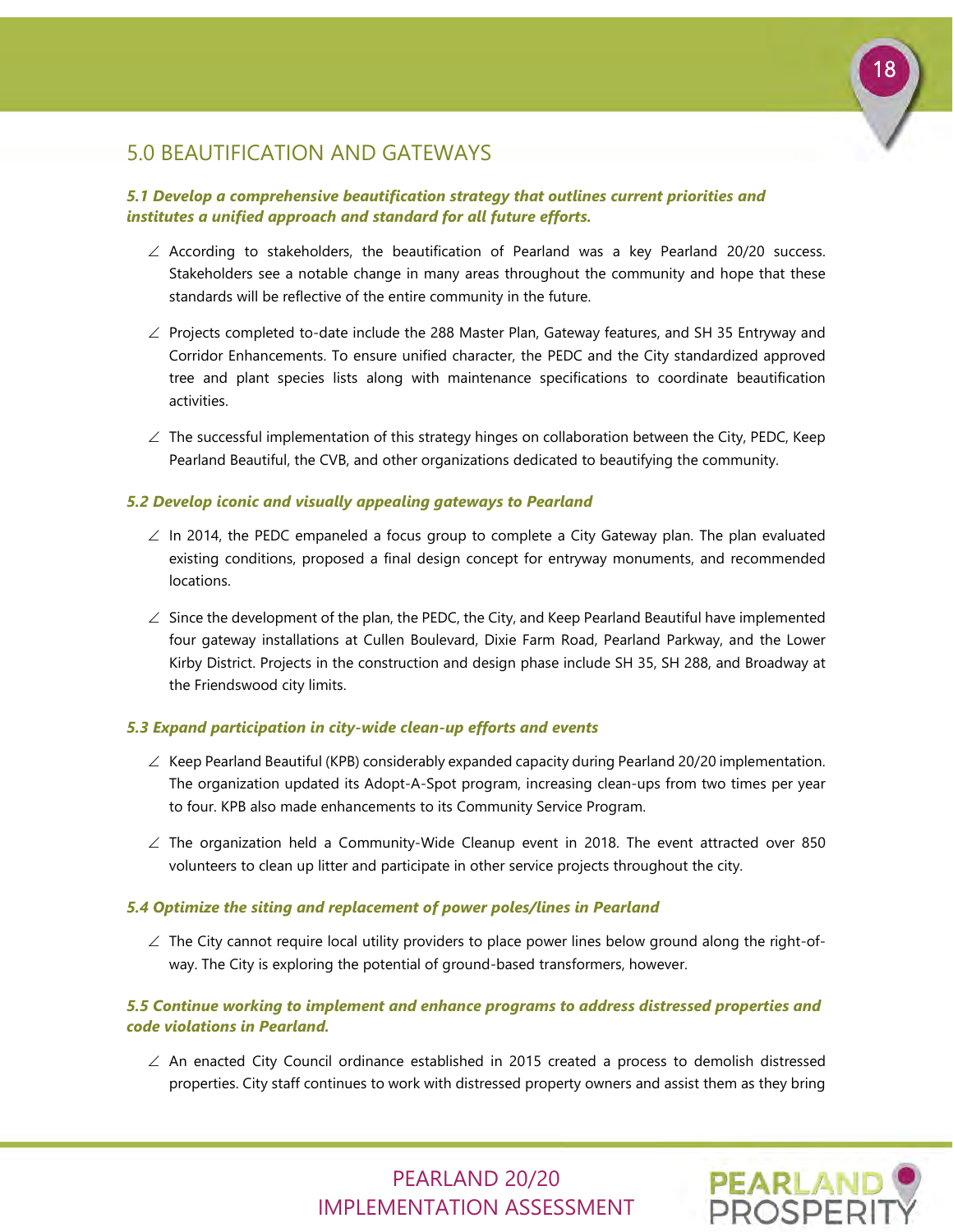

their properties up to code. Monthly Safe Neighborhoods Around Pearland meetings are held to discuss, address, and follow up on distressed properties.

 $\angle$  Commercial property demolition assistance is considered on an as-needed basis.

## 6.0 IMPLEMENT PLANS TO DEVELOP THE LOWER KIRBY URBAN CENTER AS PEARLAND'S MOST INTENSIVE MIXED USE EMPLOYMENT, RESIDENTIAL, AND ENTERTAINMENT DISTRICT.

#### *6.1 Implement the recommendations of the Lower Kirby Urban Center Master Plan and Implementation Strategy.*

- ∠ The Lower Kirby District's transformation is among Pearland 20/20's greatest achievements. The success of Lower Kirby is, in part, due to a 2011 master plan which laid out the district's regulatory, infrastructure, and financing framework. Upon adoption, the PEDC and the city of Pearland aggressively implemented major components of the plan.
- $\angle$  As its shape became more greatly defined, Lower Kirby's zoning framework shifted to better suit needs. The city most recently reviewed district zoning, recommending changes in 2018. Revisions will soon presented to the Planning and Zoning Committee.
- $\angle$  Infrastructure improvements and maintenance of the district have been activated by the Lower Kirby Pearland Management District and the Pearland Municipal Management District No. 1. These districts issue bonds and collect an up-to half-cent sales tax to finance improvements and maintenance projects in the district.
- $\angle$  Leveraging drainage ditch and regional detention ponds to manage stormwater and induce park and trail amenities in Lower Kirby is the focal point of the district's current infrastructure strategy. The PEDC is coordinating with the City, TxDOT, and private owners to acquire drainage and detention assets proximate to Lower Kirby.
- ∠ Along with stormwater infrastructure, the PEDC, along with partners, has also improved road connectivity in the district. Road connectivity improvements include reconstruction of Hooper Road, the extension of North Spectrum, and the construction of South Spectrum. The PEDC is also working with CenterPoint Energy to place electricity wires servicing the district below ground.

#### *6.2 Aggressively market the LKUC through all relevant channels.*

∠ At present, Lower Kirby is the city of Pearland's premier economic development site. The site boasts recent relocations and expansions including Lonza, Endress+Hauser, Merit Medical, Cardiovascular Systems, Inc., Tool Flo Manufacturing, Dover Energy, Mitsubishi Heavy Industries, and Rex Supply among others.

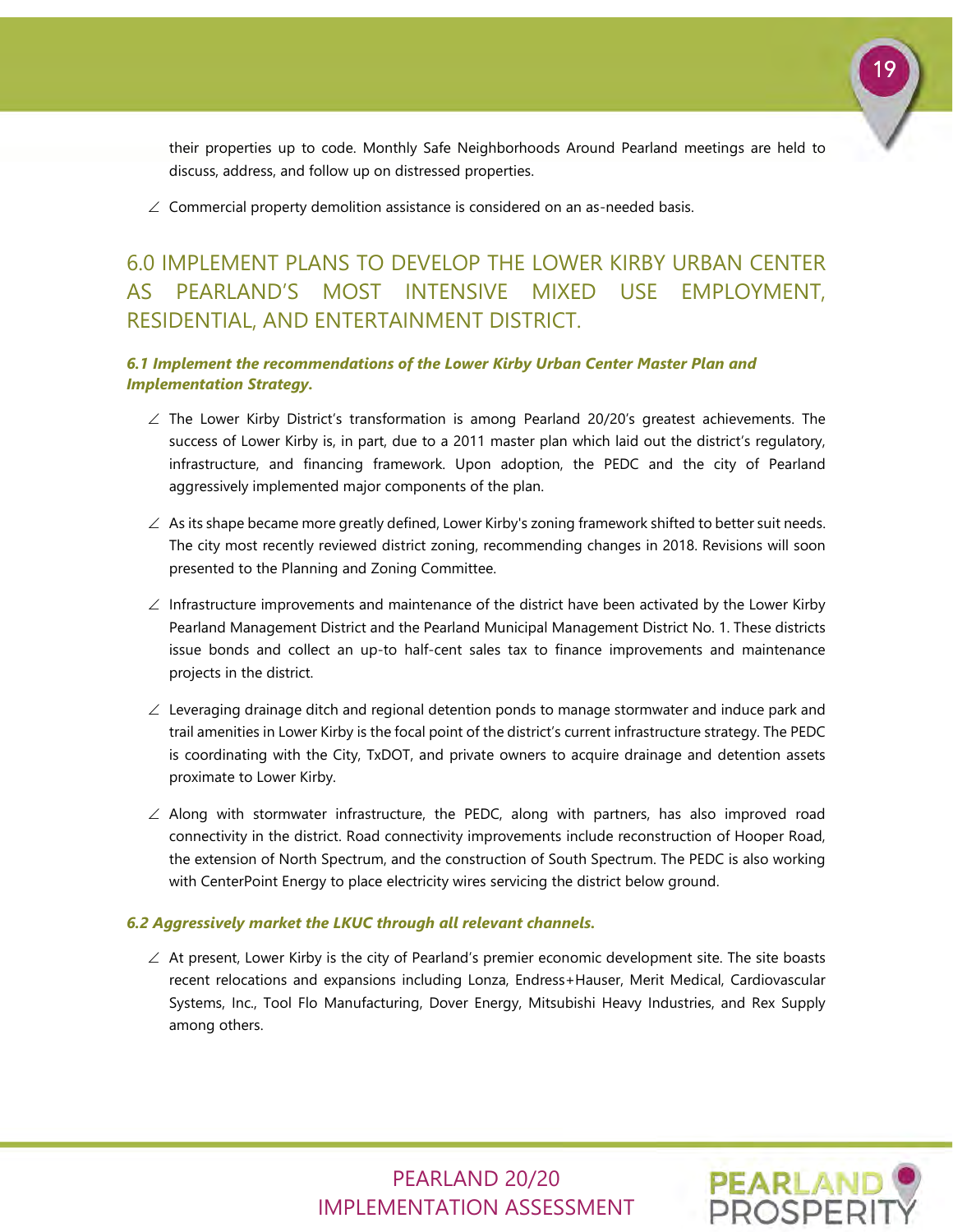

 $\angle$  Throughout public input, stakeholders expressed concern that easy development product in the city has largely been utilized. It is incumbent upon the PEDC and the City to identify and develop other sites and locations for economic development as Lower Kirby begins to fill.

#### *6.3 Formalize and maintain a consistent identity for the LKUC.*

- $\angle$  In 2016, the PEDC, the Lower Kirby Pearland Management District, and the Pearland Municipal Management District No.1 approved the Lower Kirby Beautification Strategy for Gateways and Corridor Enhancements. The plan set forth design guidelines for signage and place-based branding and accompanying streetscaping at entryways.
- ∠ The PEDC completed the construction of the first Lower Kirby District entryways and corridor enhancements at Kirby Drive between Clear Creek and Beltway 8. These enhancements include one Gateway Sign, two District Gateway Signs, removal and replanting of trees in the median, electricity extension to the signs, and irrigation in those enhanced areas. South Spectrum East proximate to SH 288 will also see similar enhancements in the future.

#### *6.4 Encourage the development of quality of life amenities in the LKUC.*

- ∠ Drainage ditch and retention pond acquisition not only advance Lower Kirby's stormwater management interests, it will also soon enable quality of life and place enhancements in the district. In 2017, the Lower Kirby Pearland Management District Board approved a plan that would "amenitize" drainage ditches and detention ponds.
- $\angle$  One year later, a public-private partnership was formed to develop parks, trails, and a bridge over Clear Creek.

## 7.0 CONSTRUCT A MULTI-USE EVENTS CENTER IN PEARLAND

#### *7.1 Launch a public process to inform the development of a multi-use events center.*

- $\angle$  In the Pearland 20/20 process, as well a public input conducted for this process, community stakeholders often expressed a desire for social and entertainment amenities in the city of Pearland. Few, however, directly expressed what these amenities should be.
- $\angle$  Begun in 2017, the PEDC worked with a consultant team (CSL) to study market demand, supportable programs, and financing for a multi-use events center in the city of Pearland. The consultant considered multiple facility types including a spectator/entertainment arena, convention/conference center, hotel-based conference center, expo-multipurpose venue, performing arts/cultural arts venue, amphitheater/festival grounds, and an amateur sports facility.
- $\angle$  Based on the feasibility analysis, the indoor amateur sports facility and hotel-based conference center demonstrated the greatest potential to meet unmet market demand in Pearland.

## PEARLAND 20/20 IMPLEMENTATION ASSESSMENT

**PEARLAND**<br>PROSPERI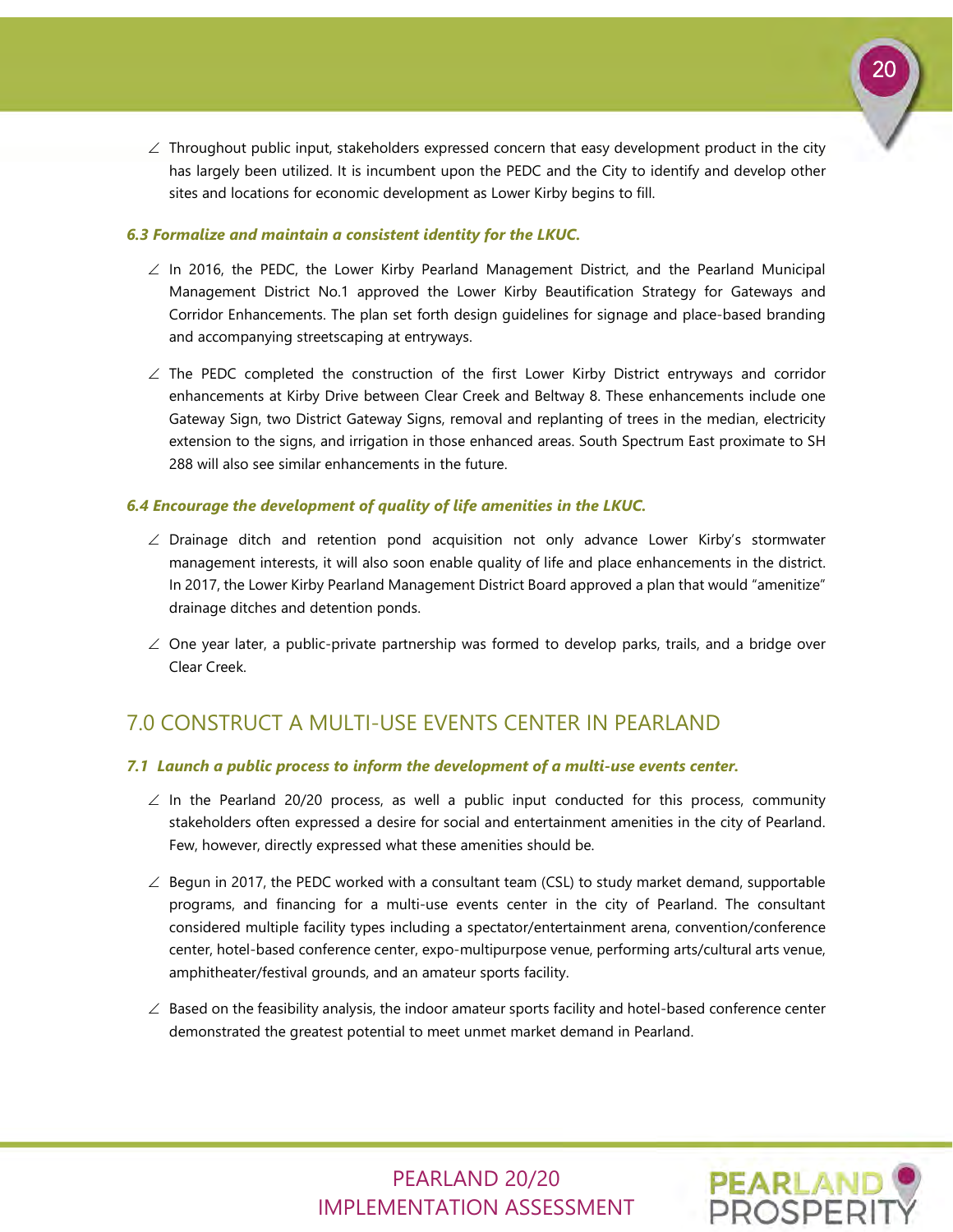

## *7.2 Proceed with multi-use events center development based on expressed public preferences and leadership consensus around funding and operational dynamics.*

- ∠ After evaluating financial performance and relevant implications of a potential new hotel/conference center, it was decided to postpone issuing RFP while market to continues to improve and wait for potential private partner opportunity.
- ∠ In March 2018, PEDC issued an RFQ seeking partners in the development of an indoor amateur sports facility. In August, the PEDC Board approved a contract with Sports Facilities Advisory, LLC (SFA) for advisory services. PEDC worked with SFA to complete a Market Forecast and Facility Program Plan in December 2018 and an Institutional Grade Financial Forecast in April 2019. In June 2019, Council decided to postpone the development of an indoor amateur sports facility.

## 8.0 ADVANCE LOCAL EDUCATION AND WORKFORCE DEVELOPMENT PIPELINES IN PEARLAND.

#### *8.1 Seek to create a coalition of partners supporting education and training in Pearland.*

- $\angle$  Stakeholders reported that in recent years, relationships between education and training providers have strengthened. Input participants noted that Alvin ISD and Pearland ISD have worked closely with Alvin Community College and San Jacinto Community College on opportunities for alignment. These stakeholders, along with UHCL Pearland and representatives from the business community, have recently begun meeting through a workforce council organized by the Chamber of Commerce.
- $\angle$  That said, stakeholders said there has not been significant movement with respect to the specific recommendation in the Pearland 20/20 Strategic Plan focused on creating a formal coalition.
- $\angle$  Although progress has been made on the physical economic development of Pearland (the primary focus of 4a/4b funds), implementation efforts of the Pearland 20/20 strategy did not prioritize its education and workforce components.

#### *8.2 Foster and manage partnerships to formalize career pathways in Pearland - area schools.*

∠ Career and technical education (CTE) at Alvin ISD and Pearland ISD have improved along with increased the prioritization of CTE at the state level. Pearland ISD offers career and technical programming in 16 industry sectors as well as certification programs. Both Alvin ISD and Pearland ISD have career high schools. Stakeholders reported limited or no activity related to this action directly resulting from the Pearland 20/20 initiative.

#### *8.3 Support the development of new and expanded educational facilities in Pearland.*

∠ In terms of primary and secondary education, the city of Pearland voters approved significant bond packages that allowed both Pearland ISD and Alvin ISD to upgrade and expand facilities. Most recently, voters approved a \$480.5 million bond that will enable Alvin ISD to construct two new elementary schools, two new junior high schools, and a new high school as well as renovate existing facilities.